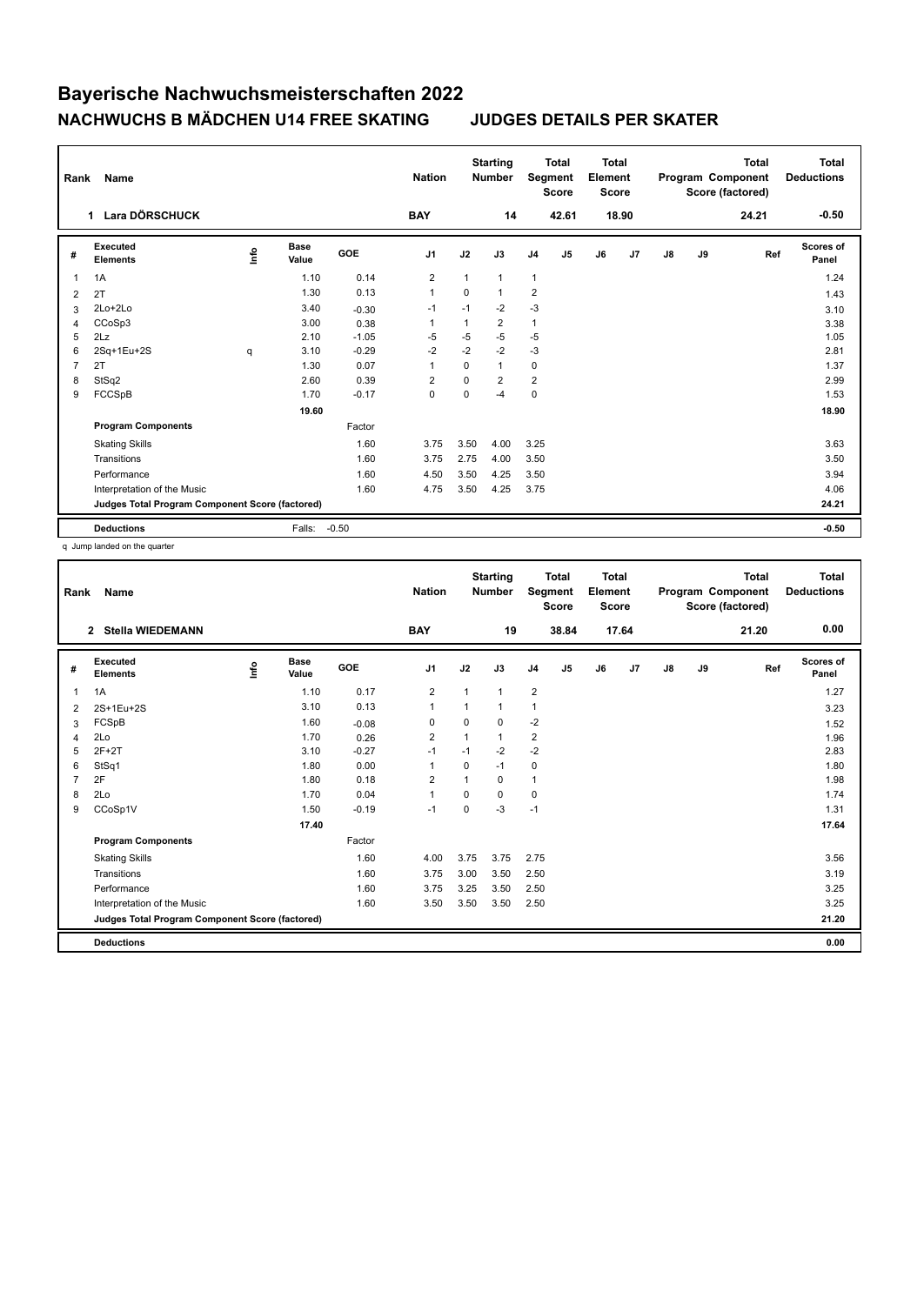| Rank           | <b>Name</b>                                     |      |                      |            | <b>Nation</b>  |          | <b>Starting</b><br><b>Number</b> | Segment        | <b>Total</b><br><b>Score</b> | <b>Total</b><br>Element<br><b>Score</b> |       |               |    | <b>Total</b><br>Program Component<br>Score (factored) | Total<br><b>Deductions</b> |
|----------------|-------------------------------------------------|------|----------------------|------------|----------------|----------|----------------------------------|----------------|------------------------------|-----------------------------------------|-------|---------------|----|-------------------------------------------------------|----------------------------|
|                | Cheyenne KRÜGER<br>3                            |      |                      |            | <b>BAY</b>     |          | 18                               |                | 38.31                        |                                         | 16.71 |               |    | 22.60                                                 | $-1.00$                    |
| #              | <b>Executed</b><br><b>Elements</b>              | Info | <b>Base</b><br>Value | <b>GOE</b> | J <sub>1</sub> | J2       | J3                               | J <sub>4</sub> | J5                           | J6                                      | J7    | $\mathsf{J}8$ | J9 | Ref                                                   | Scores of<br>Panel         |
| 1              | 1A                                              |      | 1.10                 | 0.08       | $\mathbf{1}$   |          | 0                                | $\mathbf{1}$   |                              |                                         |       |               |    |                                                       | 1.18                       |
| 2              | 2Lo+1Eu+2S                                      |      | 3.50                 | $-0.85$    | -5             | $-5$     | $-5$                             | -5             |                              |                                         |       |               |    |                                                       | 2.65                       |
| 3              | 1A                                              |      | 1.10                 | 0.00       | 0              | 0        | 0                                | 0              |                              |                                         |       |               |    |                                                       | 1.10                       |
| 4              | $2S+2T$                                         |      | 2.60                 | $-0.65$    | -5             | $-5$     | $-5$                             | -5             |                              |                                         |       |               |    |                                                       | 1.95                       |
| 5              | FCSSp2                                          |      | 2.30                 | 0.06       | 0              | $\Omega$ | 0                                | $\mathbf{1}$   |                              |                                         |       |               |    |                                                       | 2.36                       |
| 6              | StSq1                                           |      | 1.80                 | 0.27       | $\overline{2}$ |          | 1                                | $\overline{2}$ |                              |                                         |       |               |    |                                                       | 2.07                       |
| $\overline{7}$ | 2F<<                                            | <<   | 0.50                 | $-0.14$    | $-2$           | $-3$     | $-3$                             | $-3$           |                              |                                         |       |               |    |                                                       | 0.36                       |
| 8              | 2Lo                                             |      | 1.70                 | $-0.04$    | $\mathbf 0$    | $\Omega$ | 0                                | $-1$           |                              |                                         |       |               |    |                                                       | 1.66                       |
| 9              | CCoSp3                                          |      | 3.00                 | 0.38       | 3              |          | 0                                | $\overline{1}$ |                              |                                         |       |               |    |                                                       | 3.38                       |
|                |                                                 |      | 17.60                |            |                |          |                                  |                |                              |                                         |       |               |    |                                                       | 16.71                      |
|                | <b>Program Components</b>                       |      |                      | Factor     |                |          |                                  |                |                              |                                         |       |               |    |                                                       |                            |
|                | <b>Skating Skills</b>                           |      |                      | 1.60       | 4.25           | 3.50     | 4.00                             | 3.25           |                              |                                         |       |               |    |                                                       | 3.75                       |
|                | Transitions                                     |      |                      | 1.60       | 4.00           | 3.00     | 3.75                             | 3.00           |                              |                                         |       |               |    |                                                       | 3.44                       |
|                | Performance                                     |      |                      | 1.60       | 4.25           | 3.25     | 3.75                             | 2.75           |                              |                                         |       |               |    |                                                       | 3.50                       |
|                | Interpretation of the Music                     |      |                      | 1.60       | 4.00           | 3.25     | 3.75                             | 2.75           |                              |                                         |       |               |    |                                                       | 3.44                       |
|                | Judges Total Program Component Score (factored) |      |                      |            |                |          |                                  |                |                              |                                         |       |               |    |                                                       | 22.60                      |
|                | <b>Deductions</b>                               |      | Falls:               | $-1.00$    |                |          |                                  |                |                              |                                         |       |               |    |                                                       | $-1.00$                    |

<< Downgraded jump

| Rank | Name                                            |       |                      |            | <b>Nation</b>  |                         | <b>Starting</b><br><b>Number</b> |                | <b>Total</b><br>Segment<br><b>Score</b> | <b>Total</b><br>Element<br><b>Score</b> |       |               |    | <b>Total</b><br>Program Component<br>Score (factored) | <b>Total</b><br><b>Deductions</b> |
|------|-------------------------------------------------|-------|----------------------|------------|----------------|-------------------------|----------------------------------|----------------|-----------------------------------------|-----------------------------------------|-------|---------------|----|-------------------------------------------------------|-----------------------------------|
|      | 4 Sophie MAURUS                                 |       |                      |            | <b>BAY</b>     |                         | 3                                |                | 35.94                                   |                                         | 17.23 |               |    | 19.21                                                 | $-0.50$                           |
| #    | Executed<br><b>Elements</b>                     | Linfo | <b>Base</b><br>Value | <b>GOE</b> | J1             | J2                      | J3                               | J <sub>4</sub> | J5                                      | J6                                      | J7    | $\mathsf{J}8$ | J9 | Ref                                                   | <b>Scores of</b><br>Panel         |
| 1    | 2T                                              |       | 1.30                 | 0.07       | $\overline{2}$ |                         | $-1$                             | 0              |                                         |                                         |       |               |    |                                                       | 1.37                              |
| 2    | 1A+1T+1Lo                                       |       | 2.00                 | 0.03       | $\mathbf{1}$   | $\overline{\mathbf{1}}$ | $-1$                             | $\mathbf 0$    |                                         |                                         |       |               |    |                                                       | 2.03                              |
| 3    | CCoSp3                                          |       | 3.00                 | 0.30       | 1              |                         | 1                                | $\overline{1}$ |                                         |                                         |       |               |    |                                                       | 3.30                              |
| 4    | 2T                                              |       | 1.30                 | $-0.07$    | 0              | 0                       | $-1$                             | $-1$           |                                         |                                         |       |               |    |                                                       | 1.23                              |
| 5    | 2S                                              |       | 1.30                 | 0.13       | $\overline{2}$ | $\overline{1}$          | 0                                | $\mathbf{1}$   |                                         |                                         |       |               |    |                                                       | 1.43                              |
| 6    | 1Lo+2Lo                                         |       | 2.20                 | $-0.17$    | $-1$           | $-1$                    | $-1$                             | $-1$           |                                         |                                         |       |               |    |                                                       | 2.03                              |
|      | FSSp1                                           |       | 2.00                 | 0.10       | $\mathbf{1}$   | $-1$                    | 1                                | $\overline{1}$ |                                         |                                         |       |               |    |                                                       | 2.10                              |
| 8    | StSq2                                           |       | 2.60                 | $-0.13$    | 0              | 0                       | $-1$                             | $-1$           |                                         |                                         |       |               |    |                                                       | 2.47                              |
| 9    | 2S                                              |       | 1.30                 | $-0.03$    | 0              | 0                       | $-1$                             | 0              |                                         |                                         |       |               |    |                                                       | 1.27                              |
|      |                                                 |       | 17.00                |            |                |                         |                                  |                |                                         |                                         |       |               |    |                                                       | 17.23                             |
|      | <b>Program Components</b>                       |       |                      | Factor     |                |                         |                                  |                |                                         |                                         |       |               |    |                                                       |                                   |
|      | <b>Skating Skills</b>                           |       |                      | 1.60       | 3.75           | 3.50                    | 3.50                             | 3.00           |                                         |                                         |       |               |    |                                                       | 3.44                              |
|      | Transitions                                     |       |                      | 1.60       | 3.25           | 2.75                    | 3.00                             | 2.50           |                                         |                                         |       |               |    |                                                       | 2.88                              |
|      | Performance                                     |       |                      | 1.60       | 3.00           | 2.75                    | 3.00                             | 2.25           |                                         |                                         |       |               |    |                                                       | 2.75                              |
|      | Interpretation of the Music                     |       |                      | 1.60       | 3.00           | 3.25                    | 3.00                             | 2.50           |                                         |                                         |       |               |    |                                                       | 2.94                              |
|      | Judges Total Program Component Score (factored) |       |                      |            |                |                         |                                  |                |                                         |                                         |       |               |    |                                                       | 19.21                             |
|      | <b>Deductions</b>                               |       | Falls:               | $-0.50$    |                |                         |                                  |                |                                         |                                         |       |               |    |                                                       | $-0.50$                           |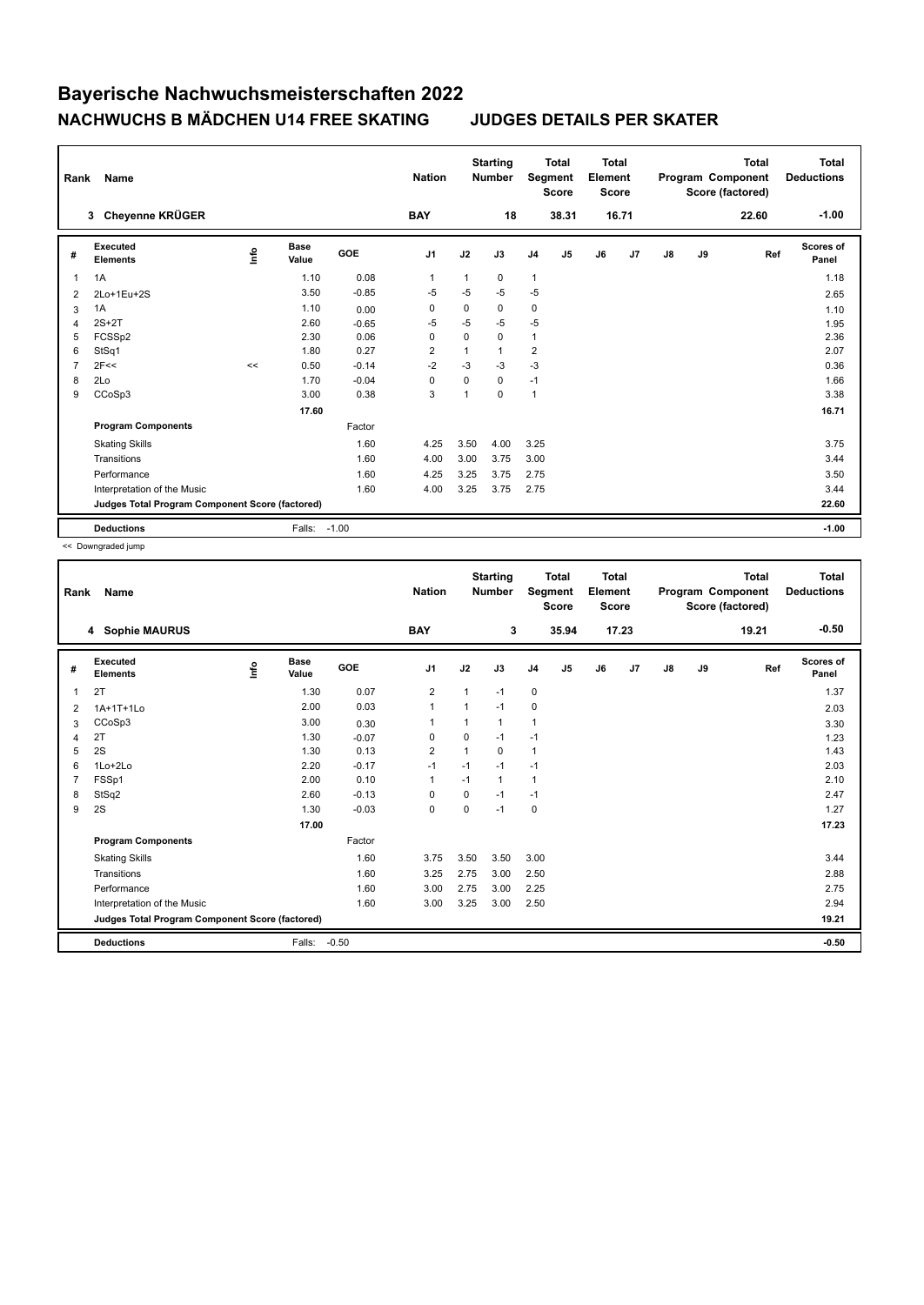| Rank           | <b>Name</b>                                     |                                  |                      |            | <b>Nation</b>  |              | <b>Starting</b><br><b>Number</b> |                | <b>Total</b><br>Segment<br><b>Score</b> | <b>Total</b><br>Element<br><b>Score</b> |                |               |    | <b>Total</b><br>Program Component<br>Score (factored) | <b>Total</b><br><b>Deductions</b> |
|----------------|-------------------------------------------------|----------------------------------|----------------------|------------|----------------|--------------|----------------------------------|----------------|-----------------------------------------|-----------------------------------------|----------------|---------------|----|-------------------------------------------------------|-----------------------------------|
|                | <b>Michelle HARMS</b><br>5                      |                                  |                      |            | <b>BAY</b>     |              | 16                               |                | 34.38                                   |                                         | 11.97          |               |    | 22.41                                                 | 0.00                              |
| #              | Executed<br><b>Elements</b>                     | $\mathop{\mathsf{Int}}\nolimits$ | <b>Base</b><br>Value | <b>GOE</b> | J <sub>1</sub> | J2           | J3                               | J <sub>4</sub> | J5                                      | J6                                      | J <sub>7</sub> | $\mathsf{J}8$ | J9 | Ref                                                   | Scores of<br>Panel                |
| $\overline{1}$ | $1A+1Lo$                                        |                                  | 1.60                 | 0.08       | $\pmb{0}$      | $\mathbf{1}$ | 1                                | $\mathbf{1}$   |                                         |                                         |                |               |    |                                                       | 1.68                              |
| 2              | 2S<                                             | $\hat{}$                         | 1.04                 | $-0.31$    | $-3$           | $-2$         | $-3$                             | $-4$           |                                         |                                         |                |               |    |                                                       | 0.73                              |
| 3              | FCSSp1                                          |                                  | 1.90                 | $-0.19$    | 0              | $-1$         | $-2$                             | $-1$           |                                         |                                         |                |               |    |                                                       | 1.71                              |
| $\overline{4}$ | 2Lo<<                                           | <<                               | 0.50                 | $-0.20$    | $-4$           | $-3$         | $-4$                             | $-5$           |                                         |                                         |                |               |    |                                                       | 0.30                              |
| 5              | CCoSp2                                          |                                  | 2.50                 | 0.13       | 0              | 1            | 0                                | $\mathbf{1}$   |                                         |                                         |                |               |    |                                                       | 2.63                              |
| 6              | 1A                                              |                                  | 1.10                 | 0.03       | $\overline{1}$ | 0            | 0                                | 0              |                                         |                                         |                |               |    |                                                       | 1.13                              |
| $\overline{7}$ | 2S<                                             | $\,<$                            | 1.04                 | $-0.34$    | $-3$           | $-2$         | $-4$                             | $-4$           |                                         |                                         |                |               |    |                                                       | 0.70                              |
| 8              | 1Lz+1Lo+1T                                      |                                  | 1.50                 | $-0.02$    | 0              | 0            | 0                                | $-1$           |                                         |                                         |                |               |    |                                                       | 1.48                              |
| 9              | StSqB                                           |                                  | 1.50                 | 0.11       | $\overline{2}$ | $\mathbf 0$  | $\overline{2}$                   | $-1$           |                                         |                                         |                |               |    |                                                       | 1.61                              |
|                |                                                 |                                  | 12.68                |            |                |              |                                  |                |                                         |                                         |                |               |    |                                                       | 11.97                             |
|                | <b>Program Components</b>                       |                                  |                      | Factor     |                |              |                                  |                |                                         |                                         |                |               |    |                                                       |                                   |
|                | <b>Skating Skills</b>                           |                                  |                      | 1.60       | 3.25           | 3.50         | 4.00                             | 2.75           |                                         |                                         |                |               |    |                                                       | 3.38                              |
|                | Transitions                                     |                                  |                      | 1.60       | 3.00           | 3.00         | 4.00                             | 2.75           |                                         |                                         |                |               |    |                                                       | 3.19                              |
|                | Performance                                     |                                  |                      | 1.60       | 4.25           | 3.75         | 4.25                             | 2.75           |                                         |                                         |                |               |    |                                                       | 3.75                              |
|                | Interpretation of the Music                     |                                  |                      | 1.60       | 4.00           | 3.50         | 4.25                             | 3.00           |                                         |                                         |                |               |    |                                                       | 3.69                              |
|                | Judges Total Program Component Score (factored) |                                  |                      |            |                |              |                                  |                |                                         |                                         |                |               |    |                                                       | 22.41                             |
|                | <b>Deductions</b>                               |                                  |                      |            |                |              |                                  |                |                                         |                                         |                |               |    |                                                       | 0.00                              |

< Under-rotated jump << Downgraded jump

| Rank | <b>Name</b>                                     |       |                      |         | <b>Nation</b>  |          | <b>Starting</b><br><b>Number</b> |                | <b>Total</b><br>Segment<br><b>Score</b> | <b>Total</b><br>Element<br><b>Score</b> |                |    |    | <b>Total</b><br>Program Component<br>Score (factored) | <b>Total</b><br><b>Deductions</b> |
|------|-------------------------------------------------|-------|----------------------|---------|----------------|----------|----------------------------------|----------------|-----------------------------------------|-----------------------------------------|----------------|----|----|-------------------------------------------------------|-----------------------------------|
|      | <b>Leonie WEIDMANN</b><br>6                     |       |                      |         | <b>BAY</b>     |          | $\mathbf{2}$                     |                | 33.74                                   |                                         | 14.33          |    |    | 19.91                                                 | $-0.50$                           |
| #    | Executed<br><b>Elements</b>                     | Linfo | <b>Base</b><br>Value | GOE     | J <sub>1</sub> | J2       | J3                               | J <sub>4</sub> | J <sub>5</sub>                          | J6                                      | J <sub>7</sub> | J8 | J9 | Ref                                                   | <b>Scores of</b><br>Panel         |
| 1    | $1A+1Lo$                                        |       | 1.60                 | 0.17    | $\overline{2}$ | 1        | $\mathbf{1}$                     | $\overline{2}$ |                                         |                                         |                |    |    |                                                       | 1.77                              |
| 2    | 2S                                              |       | 1.30                 | 0.00    | $\mathbf 1$    | $-1$     | 0                                | 0              |                                         |                                         |                |    |    |                                                       | 1.30                              |
| 3    | 2T                                              |       | 1.30                 | $-0.65$ | $-5$           | $-5$     | $-5$                             | $-5$           |                                         |                                         |                |    |    |                                                       | 0.65                              |
| 4    | CCoSp2                                          |       | 2.50                 | 0.31    | $\mathbf 1$    |          | 1                                | $\overline{2}$ |                                         |                                         |                |    |    |                                                       | 2.81                              |
| 5    | StSq1                                           |       | 1.80                 | $-0.09$ | 1              | $-1$     | $-1$                             | $-1$           |                                         |                                         |                |    |    |                                                       | 1.71                              |
| 6    | 2S                                              |       | 1.30                 | 0.07    | $\Omega$       | $\Omega$ | 1                                | 1              |                                         |                                         |                |    |    |                                                       | 1.37                              |
| 7    | 1A+1Eu+1F                                       |       | 2.10                 | 0.00    | 0              | 0        | 0                                | $\mathbf 0$    |                                         |                                         |                |    |    |                                                       | 2.10                              |
| 8    | 2T                                              |       | 1.30                 | 0.00    | $\mathbf 0$    | $\Omega$ | 0                                | $\mathbf 0$    |                                         |                                         |                |    |    |                                                       | 1.30                              |
| 9    | FCSpB                                           |       | 1.60                 | $-0.28$ | $-2$           | $-1$     | $-2$                             | $-2$           |                                         |                                         |                |    |    |                                                       | 1.32                              |
|      |                                                 |       | 14.80                |         |                |          |                                  |                |                                         |                                         |                |    |    |                                                       | 14.33                             |
|      | <b>Program Components</b>                       |       |                      | Factor  |                |          |                                  |                |                                         |                                         |                |    |    |                                                       |                                   |
|      | <b>Skating Skills</b>                           |       |                      | 1.60    | 3.50           | 3.50     | 3.25                             | 3.25           |                                         |                                         |                |    |    |                                                       | 3.38                              |
|      | Transitions                                     |       |                      | 1.60    | 3.50           | 3.00     | 3.00                             | 2.75           |                                         |                                         |                |    |    |                                                       | 3.06                              |
|      | Performance                                     |       |                      | 1.60    | 3.50           | 3.00     | 2.75                             | 2.50           |                                         |                                         |                |    |    |                                                       | 2.94                              |
|      | Interpretation of the Music                     |       |                      | 1.60    | 3.50           | 3.25     | 2.75                             | 2.75           |                                         |                                         |                |    |    |                                                       | 3.06                              |
|      | Judges Total Program Component Score (factored) |       |                      |         |                |          |                                  |                |                                         |                                         |                |    |    |                                                       | 19.91                             |
|      | <b>Deductions</b>                               |       | Falls:               | $-0.50$ |                |          |                                  |                |                                         |                                         |                |    |    |                                                       | $-0.50$                           |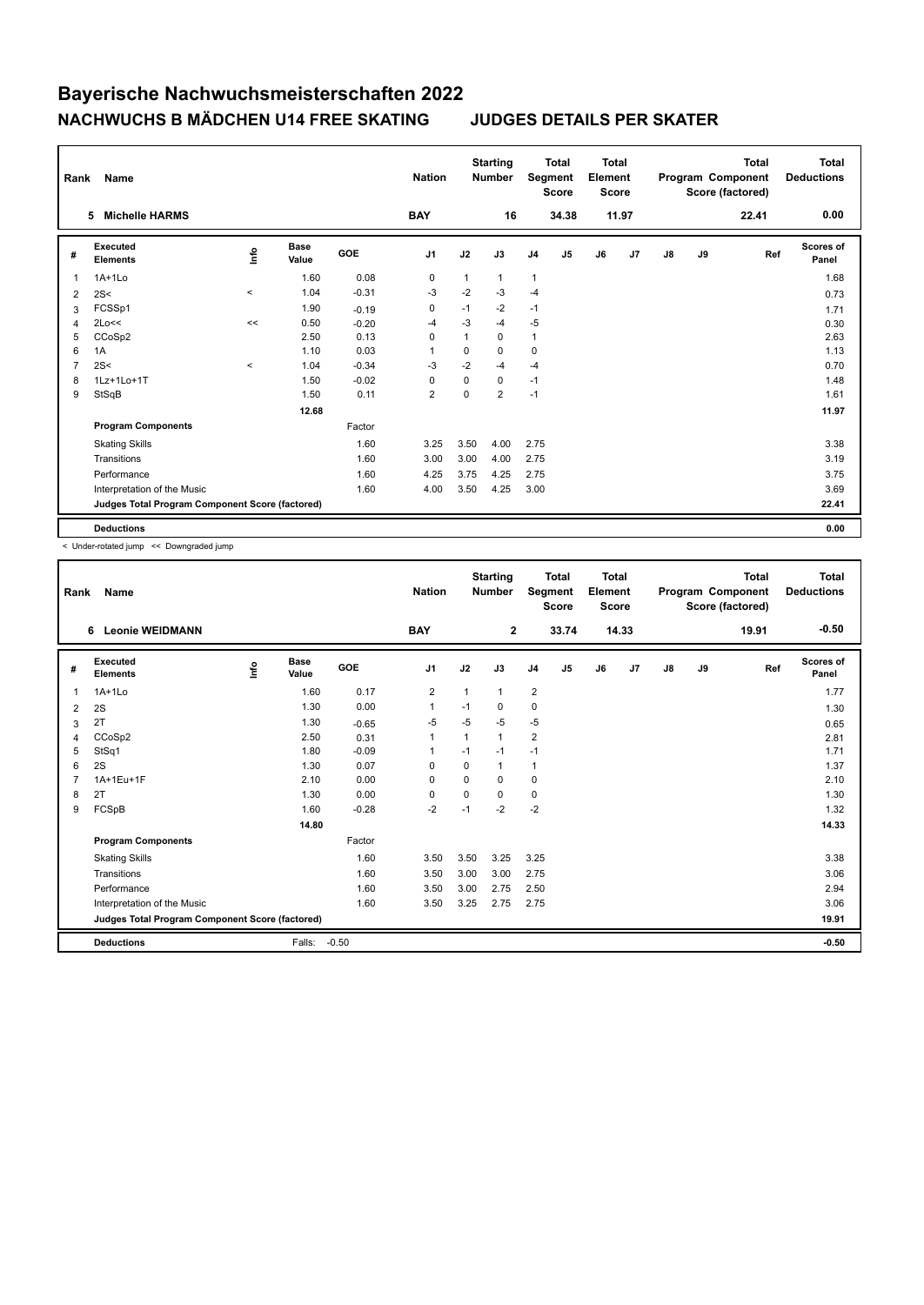| Rank           | <b>Name</b>                                     |    |                      |            | <b>Nation</b>  |          | <b>Starting</b><br><b>Number</b> | Segment        | <b>Total</b><br><b>Score</b> | <b>Total</b><br>Element<br><b>Score</b> |       |    |    | <b>Total</b><br>Program Component<br>Score (factored) | Total<br><b>Deductions</b> |
|----------------|-------------------------------------------------|----|----------------------|------------|----------------|----------|----------------------------------|----------------|------------------------------|-----------------------------------------|-------|----|----|-------------------------------------------------------|----------------------------|
|                | <b>Alexandra BOXLER</b><br>7                    |    |                      |            | <b>BAY</b>     |          | 4                                |                | 32.86                        |                                         | 13.75 |    |    | 20.61                                                 | $-1.50$                    |
| #              | Executed<br><b>Elements</b>                     | e  | <b>Base</b><br>Value | <b>GOE</b> | J <sub>1</sub> | J2       | J3                               | J <sub>4</sub> | J5                           | J6                                      | J7    | J8 | J9 | Ref                                                   | Scores of<br>Panel         |
| $\overline{1}$ | 2S+1Eu<<+2S                                     | << | 2.60                 | $-0.65$    | $-5$           | $-5$     | $-5$                             | $-5$           |                              |                                         |       |    |    |                                                       | 1.95                       |
| 2              | $1A+2Lo$                                        |    | 2.80                 | $-0.26$    | $-2$           | $-1$     | $-2$                             | $-1$           |                              |                                         |       |    |    |                                                       | 2.54                       |
| 3              | 2Fq                                             | q  | 1.80                 | $-0.86$    | -4             | $-5$     | $-5$                             | $-5$           |                              |                                         |       |    |    |                                                       | 0.94                       |
| 4              | CCoSp1V                                         |    | 1.50                 | $-0.23$    | $\mathbf 0$    | $-1$     | $-3$                             | $-2$           |                              |                                         |       |    |    |                                                       | 1.27                       |
| 5              | 2T                                              |    | 1.30                 | $-0.20$    | $-1$           | $-1$     | $-2$                             | $-2$           |                              |                                         |       |    |    |                                                       | 1.10                       |
| 6              | 2T                                              |    | 1.30                 | $-0.20$    | $-1$           | $-1$     | $-2$                             | $-2$           |                              |                                         |       |    |    |                                                       | 1.10                       |
| $\overline{7}$ | FSSp1                                           |    | 2.00                 | 0.15       | 1              | $\Omega$ | $\Omega$                         | $\overline{2}$ |                              |                                         |       |    |    |                                                       | 2.15                       |
| 8              | StSq1                                           |    | 1.80                 | 0.05       | 0              | $\Omega$ | $\Omega$                         | $\mathbf{1}$   |                              |                                         |       |    |    |                                                       | 1.85                       |
| 9              | 2Lo                                             |    | 1.70                 | $-0.85$    | $-5$           | $-5$     | $-5$                             | $-5$           |                              |                                         |       |    |    |                                                       | 0.85                       |
|                |                                                 |    | 16.80                |            |                |          |                                  |                |                              |                                         |       |    |    |                                                       | 13.75                      |
|                | <b>Program Components</b>                       |    |                      | Factor     |                |          |                                  |                |                              |                                         |       |    |    |                                                       |                            |
|                | <b>Skating Skills</b>                           |    |                      | 1.60       | 3.25           | 3.50     | 3.50                             | 3.00           |                              |                                         |       |    |    |                                                       | 3.31                       |
|                | Transitions                                     |    |                      | 1.60       | 2.75           | 2.75     | 3.25                             | 3.25           |                              |                                         |       |    |    |                                                       | 3.00                       |
|                | Performance                                     |    |                      | 1.60       | 3.75           | 3.00     | 3.00                             | 3.00           |                              |                                         |       |    |    |                                                       | 3.19                       |
|                | Interpretation of the Music                     |    |                      | 1.60       | 3.75           | 3.00     | 3.50                             | 3.25           |                              |                                         |       |    |    |                                                       | 3.38                       |
|                | Judges Total Program Component Score (factored) |    |                      |            |                |          |                                  |                |                              |                                         |       |    |    |                                                       | 20.61                      |
|                | <b>Deductions</b>                               |    | Falls:               | $-1.50$    |                |          |                                  |                |                              |                                         |       |    |    |                                                       | $-1.50$                    |

<< Downgraded jump q Jump landed on the quarter

| Rank           | Name                                            |      |                      |         | <b>Nation</b>  |             | <b>Starting</b><br><b>Number</b> |                | <b>Total</b><br>Segment<br><b>Score</b> | <b>Total</b><br>Element<br><b>Score</b> |       |               |    | <b>Total</b><br>Program Component<br>Score (factored) | <b>Total</b><br><b>Deductions</b> |
|----------------|-------------------------------------------------|------|----------------------|---------|----------------|-------------|----------------------------------|----------------|-----------------------------------------|-----------------------------------------|-------|---------------|----|-------------------------------------------------------|-----------------------------------|
|                | Yuma YANAGITANI<br>8                            |      |                      |         | <b>BAY</b>     |             | 9                                |                | 32.72                                   |                                         | 13.21 |               |    | 20.51                                                 | $-1.00$                           |
| #              | Executed<br><b>Elements</b>                     | lnfo | <b>Base</b><br>Value | GOE     | J <sub>1</sub> | J2          | J3                               | J <sub>4</sub> | J5                                      | J6                                      | J7    | $\mathsf{J}8$ | J9 | Ref                                                   | <b>Scores of</b><br>Panel         |
| 1              | 2S                                              |      | 1.30                 | $-0.65$ | $-5$           | $-5$        | $-5$                             | $-5$           |                                         |                                         |       |               |    |                                                       | 0.65                              |
| 2              | 1A+1Lo+1Lo                                      |      | 2.10                 | 0.17    | $\overline{2}$ |             | 1                                | $\overline{2}$ |                                         |                                         |       |               |    |                                                       | 2.27                              |
| 3              | CCoSp2                                          |      | 2.50                 | 0.25    | 3              | $\Omega$    | $\Omega$                         | $\overline{1}$ |                                         |                                         |       |               |    |                                                       | 2.75                              |
| $\overline{4}$ | 1A                                              |      | 1.10                 | 0.03    | $\mathbf 0$    | $\mathbf 0$ | $\Omega$                         | $\mathbf{1}$   |                                         |                                         |       |               |    |                                                       | 1.13                              |
| 5              | 2Lo                                             |      | 1.70                 | $-0.38$ | $-2$           | $-2$        | $-3$                             | $-2$           |                                         |                                         |       |               |    |                                                       | 1.32                              |
| 6              | 2S                                              |      | 1.30                 | $-0.23$ | $-1$           | $-2$        | $-3$                             | $-1$           |                                         |                                         |       |               |    |                                                       | 1.07                              |
| 7              | 2Lo                                             |      | 1.70                 | $-0.85$ | $-5$           | $-5$        | $-5$                             | $-5$           |                                         |                                         |       |               |    |                                                       | 0.85                              |
| 8              | FCSSpB                                          |      | 1.60                 | $-0.32$ | $-1$           | $-2$        | $-3$                             | $-2$           |                                         |                                         |       |               |    |                                                       | 1.28                              |
| 9              | StSq1                                           |      | 1.80                 | 0.09    | $\overline{2}$ | $\Omega$    | 0                                | $\pmb{0}$      |                                         |                                         |       |               |    |                                                       | 1.89                              |
|                |                                                 |      | 15.10                |         |                |             |                                  |                |                                         |                                         |       |               |    |                                                       | 13.21                             |
|                | <b>Program Components</b>                       |      |                      | Factor  |                |             |                                  |                |                                         |                                         |       |               |    |                                                       |                                   |
|                | <b>Skating Skills</b>                           |      |                      | 1.60    | 4.25           | 2.75        | 3.75                             | 2.75           |                                         |                                         |       |               |    |                                                       | 3.38                              |
|                | Transitions                                     |      |                      | 1.60    | 3.50           | 2.25        | 3.50                             | 2.50           |                                         |                                         |       |               |    |                                                       | 2.94                              |
|                | Performance                                     |      |                      | 1.60    | 4.50           | 2.50        | 3.75                             | 2.25           |                                         |                                         |       |               |    |                                                       | 3.25                              |
|                | Interpretation of the Music                     |      |                      | 1.60    | 4.25           | 2.50        | 3.75                             | 2.50           |                                         |                                         |       |               |    |                                                       | 3.25                              |
|                | Judges Total Program Component Score (factored) |      |                      |         |                |             |                                  |                |                                         |                                         |       |               |    |                                                       | 20.51                             |
|                | <b>Deductions</b>                               |      | Falls:               | $-1.00$ |                |             |                                  |                |                                         |                                         |       |               |    |                                                       | $-1.00$                           |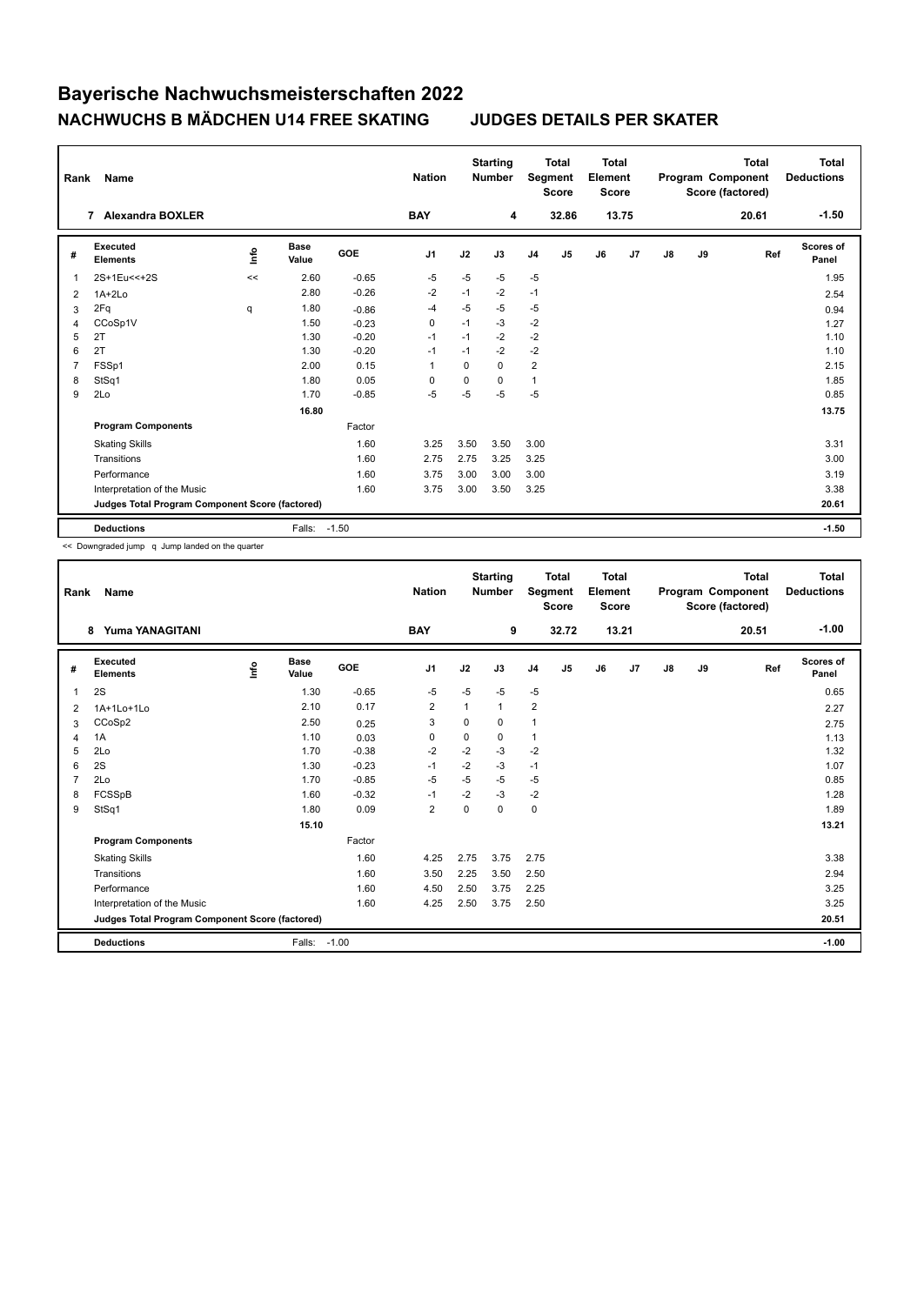| Rank           | <b>Name</b>                                     |      |                      |            | <b>Nation</b>  |          | <b>Starting</b><br><b>Number</b> | Segment        | <b>Total</b><br><b>Score</b> | Total<br>Element<br><b>Score</b> |                |    |    | <b>Total</b><br>Program Component<br>Score (factored) | Total<br><b>Deductions</b> |
|----------------|-------------------------------------------------|------|----------------------|------------|----------------|----------|----------------------------------|----------------|------------------------------|----------------------------------|----------------|----|----|-------------------------------------------------------|----------------------------|
|                | <b>Anastasia HETTICH</b><br>9                   |      |                      |            | <b>BAY</b>     |          | 22                               |                | 32.68                        |                                  | 14.08          |    |    | 19.10                                                 | $-0.50$                    |
| #              | Executed<br><b>Elements</b>                     | Info | <b>Base</b><br>Value | <b>GOE</b> | J <sub>1</sub> | J2       | J3                               | J <sub>4</sub> | J5                           | J6                               | J <sub>7</sub> | J8 | J9 | Ref                                                   | <b>Scores of</b><br>Panel  |
| $\overline{1}$ | 2S                                              |      | 1.30                 | 0.03       | $\mathbf{1}$   | $\Omega$ | 0                                | $\mathbf 0$    |                              |                                  |                |    |    |                                                       | 1.33                       |
| 2              | 1A+1Lo+1Lo                                      |      | 2.10                 | 0.17       | $\overline{2}$ | 1        | 1                                | $\overline{2}$ |                              |                                  |                |    |    |                                                       | 2.27                       |
| 3              | CCoSp1V                                         |      | 1.50                 | 0.08       | 0              | $\Omega$ | 1                                | $\mathbf{1}$   |                              |                                  |                |    |    |                                                       | 1.58                       |
| 4              | StSq2                                           |      | 2.60                 | 0.13       | $\overline{1}$ | 1        | 1                                | $-1$           |                              |                                  |                |    |    |                                                       | 2.73                       |
| 5              | 2Lo                                             |      | 1.70                 | $-0.09$    | $-1$           | 0        | 0                                | $-1$           |                              |                                  |                |    |    |                                                       | 1.61                       |
| 6              | 2S                                              |      | 1.30                 | $-0.36$    | $-3$           | $-2$     | $-3$                             | $-3$           |                              |                                  |                |    |    |                                                       | 0.94                       |
| $\overline{7}$ | 2Loq                                            | q    | 1.70                 | $-0.43$    | $-2$           | $-2$     | $-2$                             | $-4$           |                              |                                  |                |    |    |                                                       | 1.27                       |
| 8              | 1A                                              |      | 1.10                 | $-0.55$    | $-5$           | $-5$     | $-5$                             | $-5$           |                              |                                  |                |    |    |                                                       | 0.55                       |
| 9              | FCSSp1                                          |      | 1.90                 | $-0.10$    | 0              | $-1$     | $-1$                             | 0              |                              |                                  |                |    |    |                                                       | 1.80                       |
|                |                                                 |      | 15.20                |            |                |          |                                  |                |                              |                                  |                |    |    |                                                       | 14.08                      |
|                | <b>Program Components</b>                       |      |                      | Factor     |                |          |                                  |                |                              |                                  |                |    |    |                                                       |                            |
|                | <b>Skating Skills</b>                           |      |                      | 1.60       | 3.50           | 3.25     | 3.25                             | 2.75           |                              |                                  |                |    |    |                                                       | 3.19                       |
|                | Transitions                                     |      |                      | 1.60       | 3.00           | 2.75     | 3.00                             | 2.25           |                              |                                  |                |    |    |                                                       | 2.75                       |
|                | Performance                                     |      |                      | 1.60       | 3.25           | 3.00     | 3.50                             | 2.50           |                              |                                  |                |    |    |                                                       | 3.06                       |
|                | Interpretation of the Music                     |      |                      | 1.60       | 3.00           | 3.00     | 3.25                             | 2.50           |                              |                                  |                |    |    |                                                       | 2.94                       |
|                | Judges Total Program Component Score (factored) |      |                      |            |                |          |                                  |                |                              |                                  |                |    |    |                                                       | 19.10                      |
|                | <b>Deductions</b>                               |      | Falls:               | $-0.50$    |                |          |                                  |                |                              |                                  |                |    |    |                                                       | $-0.50$                    |

q Jump landed on the quarter

| Rank | Name                                            |      |                      |         | <b>Nation</b>  |          | <b>Starting</b><br><b>Number</b> |                | <b>Total</b><br>Segment<br><b>Score</b> | <b>Total</b><br>Element<br><b>Score</b> |       |               |    | <b>Total</b><br>Program Component<br>Score (factored) | <b>Total</b><br><b>Deductions</b> |
|------|-------------------------------------------------|------|----------------------|---------|----------------|----------|----------------------------------|----------------|-----------------------------------------|-----------------------------------------|-------|---------------|----|-------------------------------------------------------|-----------------------------------|
|      | Helena DÜRR<br>10                               |      |                      |         | <b>BAY</b>     |          | 1                                |                | 32.10                                   |                                         | 13.20 |               |    | 18.90                                                 | 0.00                              |
| #    | Executed<br><b>Elements</b>                     | Info | <b>Base</b><br>Value | GOE     | J <sub>1</sub> | J2       | J3                               | J <sub>4</sub> | J5                                      | J6                                      | J7    | $\mathsf{J}8$ | J9 | Ref                                                   | Scores of<br>Panel                |
| 1    | 1A+1Lo+2Lo                                      |      | 3.30                 | $-0.04$ | $\mathbf{1}$   | $-1$     | 0                                | $-1$           |                                         |                                         |       |               |    |                                                       | 3.26                              |
| 2    | 1A                                              |      | 1.10                 | 0.00    | $\Omega$       | $\Omega$ | $\Omega$                         | 0              |                                         |                                         |       |               |    |                                                       | 1.10                              |
| 3    | CCoSp2V                                         |      | 1.88                 | 0.24    | $\mathbf 0$    | 1        | $\overline{2}$                   | $\overline{2}$ |                                         |                                         |       |               |    |                                                       | 2.12                              |
| 4    | 2S                                              |      | 1.30                 | $-0.10$ | $-1$           | 0        | $\Omega$                         | $-2$           |                                         |                                         |       |               |    |                                                       | 1.20                              |
| 5    | $1F+1T$                                         |      | 0.90                 | 0.03    | $\overline{1}$ | 0        | 0                                | 1              |                                         |                                         |       |               |    |                                                       | 0.93                              |
| 6    | FCSpB                                           |      | 1.60                 | 0.08    | 0              | $\Omega$ | 0                                | $\overline{2}$ |                                         |                                         |       |               |    |                                                       | 1.68                              |
|      | 1F                                              |      | 0.50                 | 0.03    | 0              | 1        | $\Omega$                         | 1              |                                         |                                         |       |               |    |                                                       | 0.53                              |
| 8    | 1Lz                                             |      | 0.60                 | 0.03    | 0              | 1        | $\Omega$                         | 1              |                                         |                                         |       |               |    |                                                       | 0.63                              |
| 9    | StSq1                                           |      | 1.80                 | $-0.05$ | $\mathbf 0$    | $-1$     | 0                                | $\mathbf 0$    |                                         |                                         |       |               |    |                                                       | 1.75                              |
|      |                                                 |      | 12.98                |         |                |          |                                  |                |                                         |                                         |       |               |    |                                                       | 13.20                             |
|      | <b>Program Components</b>                       |      |                      | Factor  |                |          |                                  |                |                                         |                                         |       |               |    |                                                       |                                   |
|      | <b>Skating Skills</b>                           |      |                      | 1.60    | 3.25           | 3.00     | 3.00                             | 3.00           |                                         |                                         |       |               |    |                                                       | 3.06                              |
|      | Transitions                                     |      |                      | 1.60    | 2.75           | 2.75     | 3.00                             | 2.75           |                                         |                                         |       |               |    |                                                       | 2.81                              |
|      | Performance                                     |      |                      | 1.60    | 3.25           | 2.75     | 3.25                             | 2.50           |                                         |                                         |       |               |    |                                                       | 2.94                              |
|      | Interpretation of the Music                     |      |                      | 1.60    | 3.00           | 2.75     | 3.50                             | 2.75           |                                         |                                         |       |               |    |                                                       | 3.00                              |
|      | Judges Total Program Component Score (factored) |      |                      |         |                |          |                                  |                |                                         |                                         |       |               |    |                                                       | 18.90                             |
|      | <b>Deductions</b>                               |      |                      |         |                |          |                                  |                |                                         |                                         |       |               |    |                                                       | 0.00                              |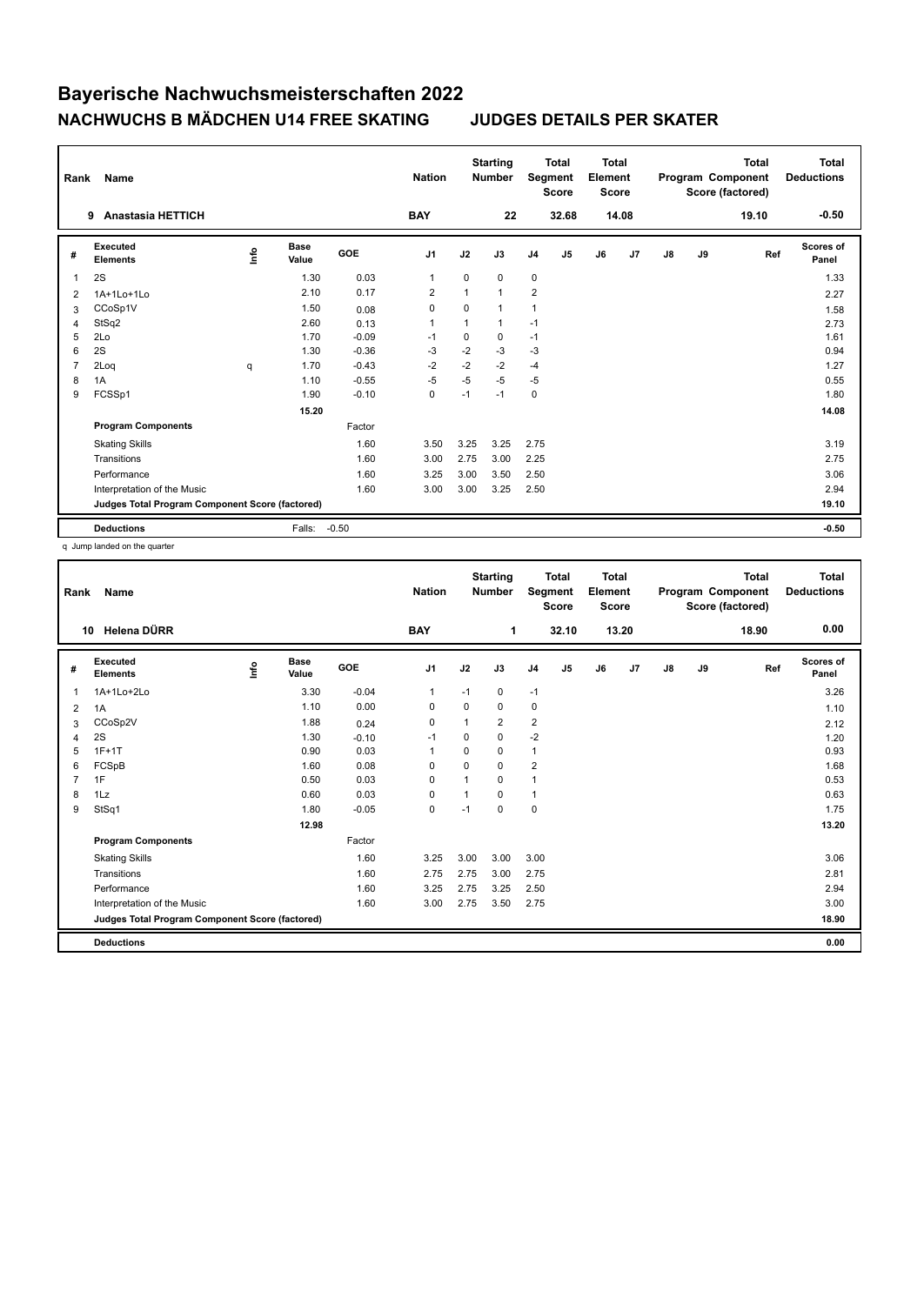| Rank           | <b>Name</b>                                     |         |                      |            | <b>Nation</b>  |          | <b>Starting</b><br><b>Number</b> | Segment        | <b>Total</b><br><b>Score</b> | Total<br>Element<br><b>Score</b> |                |    |    | <b>Total</b><br>Program Component<br>Score (factored) | Total<br><b>Deductions</b> |
|----------------|-------------------------------------------------|---------|----------------------|------------|----------------|----------|----------------------------------|----------------|------------------------------|----------------------------------|----------------|----|----|-------------------------------------------------------|----------------------------|
|                | <b>Alina HUNKEL</b><br>11                       |         |                      |            | <b>BAY</b>     |          | 20                               |                | 32.09                        |                                  | 12.87          |    |    | 19.72                                                 | $-0.50$                    |
| #              | Executed<br><b>Elements</b>                     | ١nfo    | <b>Base</b><br>Value | <b>GOE</b> | J <sub>1</sub> | J2       | J3                               | J <sub>4</sub> | J5                           | J6                               | J <sub>7</sub> | J8 | J9 | Ref                                                   | <b>Scores of</b><br>Panel  |
| 1              | 2Loq                                            | q       | 1.70                 | $-0.34$    | $-2$           | $-2$     | $-2$                             | $-2$           |                              |                                  |                |    |    |                                                       | 1.36                       |
| 2              | FSSp3                                           |         | 2.60                 | 0.46       | $\mathbf{1}$   | 1        | 2                                | 3              |                              |                                  |                |    |    |                                                       | 3.06                       |
| 3              | $1A+1T$                                         |         | 1.50                 | $-0.03$    | 0              | 0        | 0                                | $-1$           |                              |                                  |                |    |    |                                                       | 1.47                       |
| 4              | 2Lo<                                            | $\prec$ | 1.36                 | $-0.48$    | -4             | $-3$     | $-3$                             | $-4$           |                              |                                  |                |    |    |                                                       | 0.88                       |
| 5              | 1A                                              |         | 1.10                 | 0.00       | 0              | 0        | 0                                | 0              |                              |                                  |                |    |    |                                                       | 1.10                       |
| 6              | 2S+1Eu<<+2S<<                                   | $\,<$   | 1.70                 | $-0.59$    | $-4$           | $-4$     | $-5$                             | $-5$           |                              |                                  |                |    |    |                                                       | 1.11                       |
| $\overline{7}$ | 2Tq                                             | q       | 1.30                 | $-0.65$    | $-5$           | $-5$     | $-5$                             | $-5$           |                              |                                  |                |    |    |                                                       | 0.65                       |
| 8              | CCoSpB                                          |         | 1.70                 | $-0.17$    | $-2$           | $\Omega$ | $-1$                             | $-1$           |                              |                                  |                |    |    |                                                       | 1.53                       |
| 9              | StSq1                                           |         | 1.80                 | $-0.09$    | 0              | 0        | $-2$                             | $\mathbf 0$    |                              |                                  |                |    |    |                                                       | 1.71                       |
|                |                                                 |         | 14.76                |            |                |          |                                  |                |                              |                                  |                |    |    |                                                       | 12.87                      |
|                | <b>Program Components</b>                       |         |                      | Factor     |                |          |                                  |                |                              |                                  |                |    |    |                                                       |                            |
|                | <b>Skating Skills</b>                           |         |                      | 1.60       | 3.50           | 3.00     | 3.50                             | 2.50           |                              |                                  |                |    |    |                                                       | 3.13                       |
|                | Transitions                                     |         |                      | 1.60       | 3.50           | 2.75     | 3.50                             | 2.25           |                              |                                  |                |    |    |                                                       | 3.00                       |
|                | Performance                                     |         |                      | 1.60       | 3.50           | 3.00     | 3.25                             | 2.75           |                              |                                  |                |    |    |                                                       | 3.13                       |
|                | Interpretation of the Music                     |         |                      | 1.60       | 3.00           | 3.25     | 3.50                             | 2.50           |                              |                                  |                |    |    |                                                       | 3.06                       |
|                | Judges Total Program Component Score (factored) |         |                      |            |                |          |                                  |                |                              |                                  |                |    |    |                                                       | 19.72                      |
|                | <b>Deductions</b>                               |         | Falls:               | $-0.50$    |                |          |                                  |                |                              |                                  |                |    |    |                                                       | $-0.50$                    |

< Under-rotated jump << Downgraded jump q Jump landed on the quarter

| Rank | <b>Name</b>                                     |       |                      |         | <b>Nation</b> |             | <b>Starting</b><br><b>Number</b> |                | <b>Total</b><br>Segment<br><b>Score</b> | <b>Total</b><br>Element<br><b>Score</b> |       |               |    | <b>Total</b><br>Program Component<br>Score (factored) | <b>Total</b><br><b>Deductions</b> |
|------|-------------------------------------------------|-------|----------------------|---------|---------------|-------------|----------------------------------|----------------|-----------------------------------------|-----------------------------------------|-------|---------------|----|-------------------------------------------------------|-----------------------------------|
|      | Veronika OSWALD<br>$12 \,$                      |       |                      |         | <b>BAY</b>    |             | 13                               |                | 28.58                                   |                                         | 11.68 |               |    | 16.90                                                 | 0.00                              |
| #    | Executed<br><b>Elements</b>                     | ۴ů    | <b>Base</b><br>Value | GOE     | J1            | J2          | J3                               | J4             | J5                                      | J6                                      | J7    | $\mathsf{J}8$ | J9 | Ref                                                   | <b>Scores of</b><br>Panel         |
| 1    | 1A                                              |       | 1.10                 | 0.03    | 0             | 1           | 0                                | $\pmb{0}$      |                                         |                                         |       |               |    |                                                       | 1.13                              |
| 2    | 2S                                              |       | 1.30                 | $-0.03$ | 0             | 0           | 0                                | $-1$           |                                         |                                         |       |               |    |                                                       | 1.27                              |
| 3    | 1Lz                                             |       | 0.60                 | 0.03    | 0             |             | 0                                | $\mathbf{1}$   |                                         |                                         |       |               |    |                                                       | 0.63                              |
| 4    | 1F                                              |       | 0.50                 | 0.05    | $\Omega$      | 1           | $\mathbf{1}$                     | $\overline{2}$ |                                         |                                         |       |               |    |                                                       | 0.55                              |
| 5    | $1Lz+1T$                                        |       | 1.00                 | 0.00    | $\mathbf 0$   | $\mathbf 0$ | $\mathbf 0$                      | $\mathbf 0$    |                                         |                                         |       |               |    |                                                       | 1.00                              |
| 6    | FSSp1                                           |       | 2.00                 | 0.00    | $\Omega$      | $\Omega$    | $-1$                             | $\mathbf{1}$   |                                         |                                         |       |               |    |                                                       | 2.00                              |
|      | 1A+1Lo+2Lo<<                                    | $\,<$ | 2.10                 | $-0.39$ | $-3$          | $-3$        | $-3$                             | -5             |                                         |                                         |       |               |    |                                                       | 1.71                              |
| 8    | StSqB                                           |       | 1.50                 | $-0.11$ | $\mathbf{1}$  | $\Omega$    | $-2$                             | $-2$           |                                         |                                         |       |               |    |                                                       | 1.39                              |
| 9    | CCoSp1                                          |       | 2.00                 | 0.00    | $\mathbf 0$   | 0           | $-1$                             | $\mathbf{1}$   |                                         |                                         |       |               |    |                                                       | 2.00                              |
|      |                                                 |       | 12.10                |         |               |             |                                  |                |                                         |                                         |       |               |    |                                                       | 11.68                             |
|      | <b>Program Components</b>                       |       |                      | Factor  |               |             |                                  |                |                                         |                                         |       |               |    |                                                       |                                   |
|      | <b>Skating Skills</b>                           |       |                      | 1.60    | 3.00          | 3.25        | 2.75                             | 2.00           |                                         |                                         |       |               |    |                                                       | 2.75                              |
|      | Transitions                                     |       |                      | 1.60    | 2.75          | 2.75        | 2.50                             | 1.75           |                                         |                                         |       |               |    |                                                       | 2.44                              |
|      | Performance                                     |       |                      | 1.60    | 3.25          | 3.00        | 2.75                             | 1.75           |                                         |                                         |       |               |    |                                                       | 2.69                              |
|      | Interpretation of the Music                     |       |                      | 1.60    | 3.25          | 3.25        | 2.50                             | 1.75           |                                         |                                         |       |               |    |                                                       | 2.69                              |
|      | Judges Total Program Component Score (factored) |       |                      |         |               |             |                                  |                |                                         |                                         |       |               |    |                                                       | 16.90                             |
|      | <b>Deductions</b>                               |       |                      |         |               |             |                                  |                |                                         |                                         |       |               |    |                                                       | 0.00                              |

<< Downgraded jump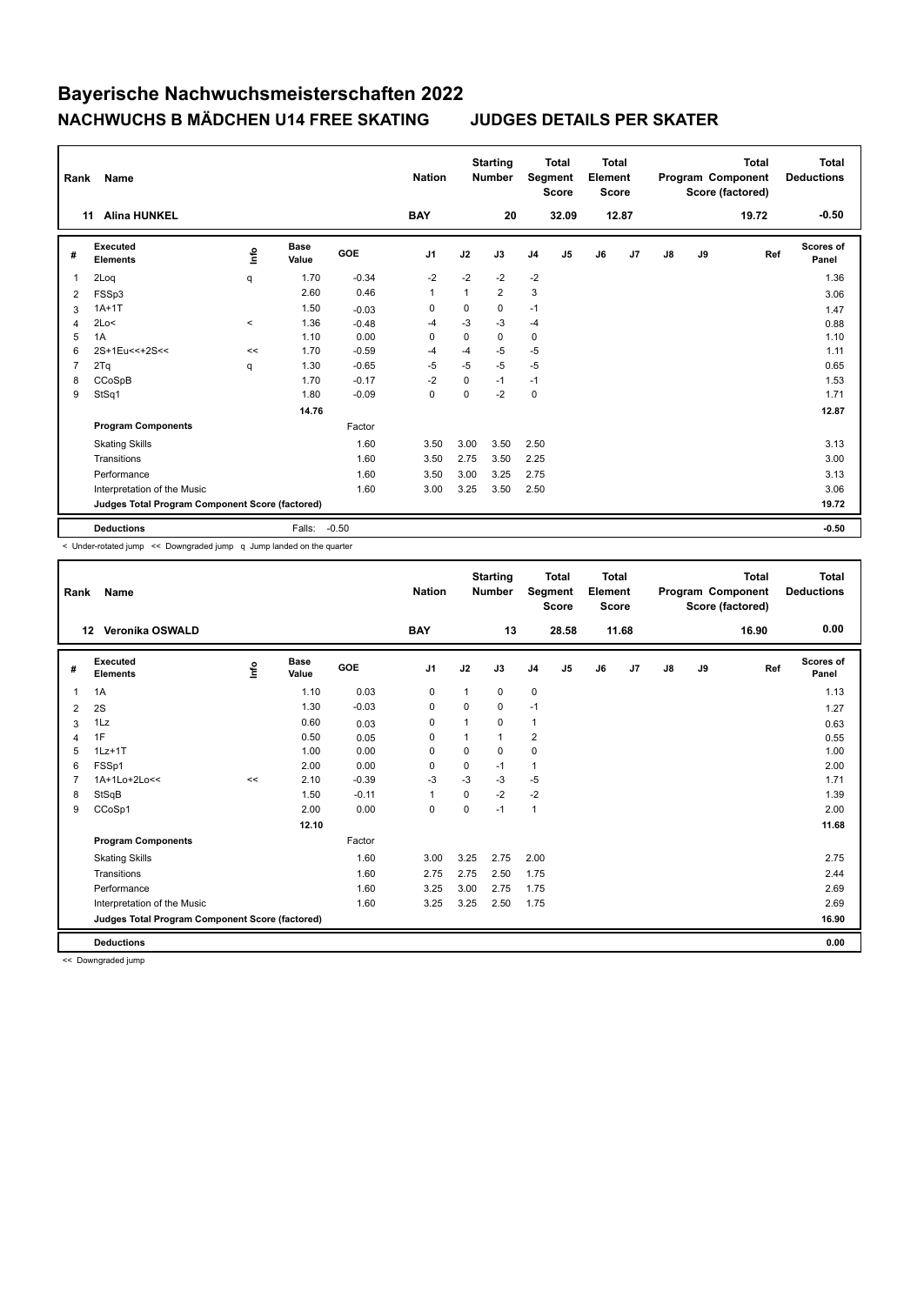| Rank           | Name                                            |         |                      |            | <b>Nation</b>  |          | <b>Starting</b><br><b>Number</b> | Segment        | <b>Total</b><br><b>Score</b> | <b>Total</b><br>Element<br><b>Score</b> |       |               |    | <b>Total</b><br>Program Component<br>Score (factored) | <b>Total</b><br><b>Deductions</b> |
|----------------|-------------------------------------------------|---------|----------------------|------------|----------------|----------|----------------------------------|----------------|------------------------------|-----------------------------------------|-------|---------------|----|-------------------------------------------------------|-----------------------------------|
| 13             | <b>Diana WALLNER</b>                            |         |                      |            | <b>BAY</b>     |          | 24                               |                | 28.29                        |                                         | 11.58 |               |    | 18.71                                                 | $-2.00$                           |
| #              | <b>Executed</b><br><b>Elements</b>              | lnfo    | <b>Base</b><br>Value | <b>GOE</b> | J <sub>1</sub> | J2       | J3                               | J <sub>4</sub> | J5                           | J6                                      | J7    | $\mathsf{J}8$ | J9 | Ref                                                   | Scores of<br>Panel                |
| $\overline{1}$ | 2S                                              |         | 1.30                 | $-0.49$    | -3             | -4       | $-4$                             | $-4$           |                              |                                         |       |               |    |                                                       | 0.81                              |
| 2              | 1A                                              |         | 1.10                 | 0.03       | 1              | 0        | 0                                | 0              |                              |                                         |       |               |    |                                                       | 1.13                              |
| 3              | 2Lo+SEQ+2T*                                     | $\star$ | 1.36                 | $-0.85$    | $-5$           | $-5$     | $-5$                             | $-5$           |                              |                                         |       |               |    |                                                       | 0.51                              |
| 4              | $2S+1T$                                         |         | 1.70                 | $-0.52$    | $-5$           | $-3$     | $-4$                             | $-4$           |                              |                                         |       |               |    |                                                       | 1.18                              |
| 5              | FSSp2                                           |         | 2.30                 | $-0.35$    | $-1$           | $-1$     | $-2$                             | $-2$           |                              |                                         |       |               |    |                                                       | 1.95                              |
| 6              | 2Lo                                             |         | 1.70                 | $-0.85$    | $-5$           | $-5$     | $-5$                             | $-5$           |                              |                                         |       |               |    |                                                       | 0.85                              |
| $\overline{7}$ | StSq2                                           |         | 2.60                 | 0.07       | $\mathbf 0$    | $\Omega$ | $\Omega$                         | $\mathbf{1}$   |                              |                                         |       |               |    |                                                       | 2.67                              |
| 8              | 1A                                              |         | 1.10                 | 0.03       | $\mathbf{1}$   | $\Omega$ | 0                                | 0              |                              |                                         |       |               |    |                                                       | 1.13                              |
| 9              | CCoSp1V                                         |         | 1.50                 | $-0.15$    | 1              | $-1$     | $-3$                             | $-1$           |                              |                                         |       |               |    |                                                       | 1.35                              |
|                |                                                 |         | 14.66                |            |                |          |                                  |                |                              |                                         |       |               |    |                                                       | 11.58                             |
|                | <b>Program Components</b>                       |         |                      | Factor     |                |          |                                  |                |                              |                                         |       |               |    |                                                       |                                   |
|                | <b>Skating Skills</b>                           |         |                      | 1.60       | 3.25           | 3.25     | 3.50                             | 2.75           |                              |                                         |       |               |    |                                                       | 3.19                              |
|                | Transitions                                     |         |                      | 1.60       | 2.50           | 2.75     | 3.50                             | 2.50           |                              |                                         |       |               |    |                                                       | 2.81                              |
|                | Performance                                     |         |                      | 1.60       | 3.25           | 2.75     | 3.00                             | 2.25           |                              |                                         |       |               |    |                                                       | 2.81                              |
|                | Interpretation of the Music                     |         |                      | 1.60       | 3.00           | 2.75     | 3.25                             | 2.50           |                              |                                         |       |               |    |                                                       | 2.88                              |
|                | Judges Total Program Component Score (factored) |         |                      |            |                |          |                                  |                |                              |                                         |       |               |    |                                                       | 18.71                             |
|                | <b>Deductions</b>                               |         | Time violation:      | $-1.00$    |                |          | Falls:                           |                | $-1.00$                      |                                         |       |               |    |                                                       | $-2.00$                           |

\* Invalid element

| Rank           | <b>Name</b>                                     |      |                      |            | <b>Nation</b>  |          | <b>Starting</b><br><b>Number</b> | Segment        | <b>Total</b><br><b>Score</b> | <b>Total</b><br>Element<br><b>Score</b> |       |               |    | <b>Total</b><br>Program Component<br>Score (factored) | <b>Total</b><br><b>Deductions</b> |
|----------------|-------------------------------------------------|------|----------------------|------------|----------------|----------|----------------------------------|----------------|------------------------------|-----------------------------------------|-------|---------------|----|-------------------------------------------------------|-----------------------------------|
|                | 14 Celina DÄFFINGER                             |      |                      |            | <b>BAY</b>     |          | 15                               |                | 28.29                        |                                         | 11.88 |               |    | 16.41                                                 | 0.00                              |
| #              | Executed<br><b>Elements</b>                     | lnfo | <b>Base</b><br>Value | <b>GOE</b> | J <sub>1</sub> | J2       | J3                               | J <sub>4</sub> | J5                           | J6                                      | J7    | $\mathsf{J}8$ | J9 | Ref                                                   | <b>Scores of</b><br>Panel         |
| 1              | $1A+1Lo$                                        |      | 1.60                 | 0.06       | $\mathbf{1}$   | 0        | $\mathbf{1}$                     | 0              |                              |                                         |       |               |    |                                                       | 1.66                              |
| 2              | 2Sq                                             | q    | 1.30                 | $-0.29$    | $-2$           | $-2$     | $-3$                             | $-2$           |                              |                                         |       |               |    |                                                       | 1.01                              |
| 3              | 1Lz+1Lo                                         |      | 1.10                 | $-0.02$    | 0              | 0        | 0                                | $-1$           |                              |                                         |       |               |    |                                                       | 1.08                              |
| 4              | CCoSp2                                          |      | 2.50                 | $-0.06$    | 0              | 0        | $-1$                             | 0              |                              |                                         |       |               |    |                                                       | 2.44                              |
| 5              | StSqB                                           |      | 1.50                 | $-0.30$    | $-1$           | $-2$     | $-3$                             | $-2$           |                              |                                         |       |               |    |                                                       | 1.20                              |
| 6              | 2S                                              |      | 1.30                 | 0.00       | $\Omega$       | $\Omega$ | $\Omega$                         | 0              |                              |                                         |       |               |    |                                                       | 1.30                              |
| $\overline{7}$ | 1A                                              |      | 1.10                 | $-0.11$    | $-1$           | $-1$     | $-1$                             | $-1$           |                              |                                         |       |               |    |                                                       | 0.99                              |
| 8              | 1Lz                                             |      | 0.60                 | 0.00       | 0              | $\Omega$ | $\Omega$                         | 0              |                              |                                         |       |               |    |                                                       | 0.60                              |
| 9              | FSSp2V                                          |      | 1.73                 | $-0.13$    | $-1$           | 0        | $-2$                             | $\pmb{0}$      |                              |                                         |       |               |    |                                                       | 1.60                              |
|                |                                                 |      | 12.73                |            |                |          |                                  |                |                              |                                         |       |               |    |                                                       | 11.88                             |
|                | <b>Program Components</b>                       |      |                      | Factor     |                |          |                                  |                |                              |                                         |       |               |    |                                                       |                                   |
|                | <b>Skating Skills</b>                           |      |                      | 1.60       | 3.25           | 2.50     | 2.75                             | 2.25           |                              |                                         |       |               |    |                                                       | 2.69                              |
|                | Transitions                                     |      |                      | 1.60       | 2.75           | 2.25     | 2.75                             | 2.00           |                              |                                         |       |               |    |                                                       | 2.44                              |
|                | Performance                                     |      |                      | 1.60       | 3.00           | 2.50     | 2.75                             | 2.25           |                              |                                         |       |               |    |                                                       | 2.63                              |
|                | Interpretation of the Music                     |      |                      | 1.60       | 2.50           | 2.50     | 2.75                             | 2.25           |                              |                                         |       |               |    |                                                       | 2.50                              |
|                | Judges Total Program Component Score (factored) |      |                      |            |                |          |                                  |                |                              |                                         |       |               |    |                                                       | 16.41                             |
|                | <b>Deductions</b>                               |      |                      |            |                |          |                                  |                |                              |                                         |       |               |    |                                                       | 0.00                              |

q Jump landed on the quarter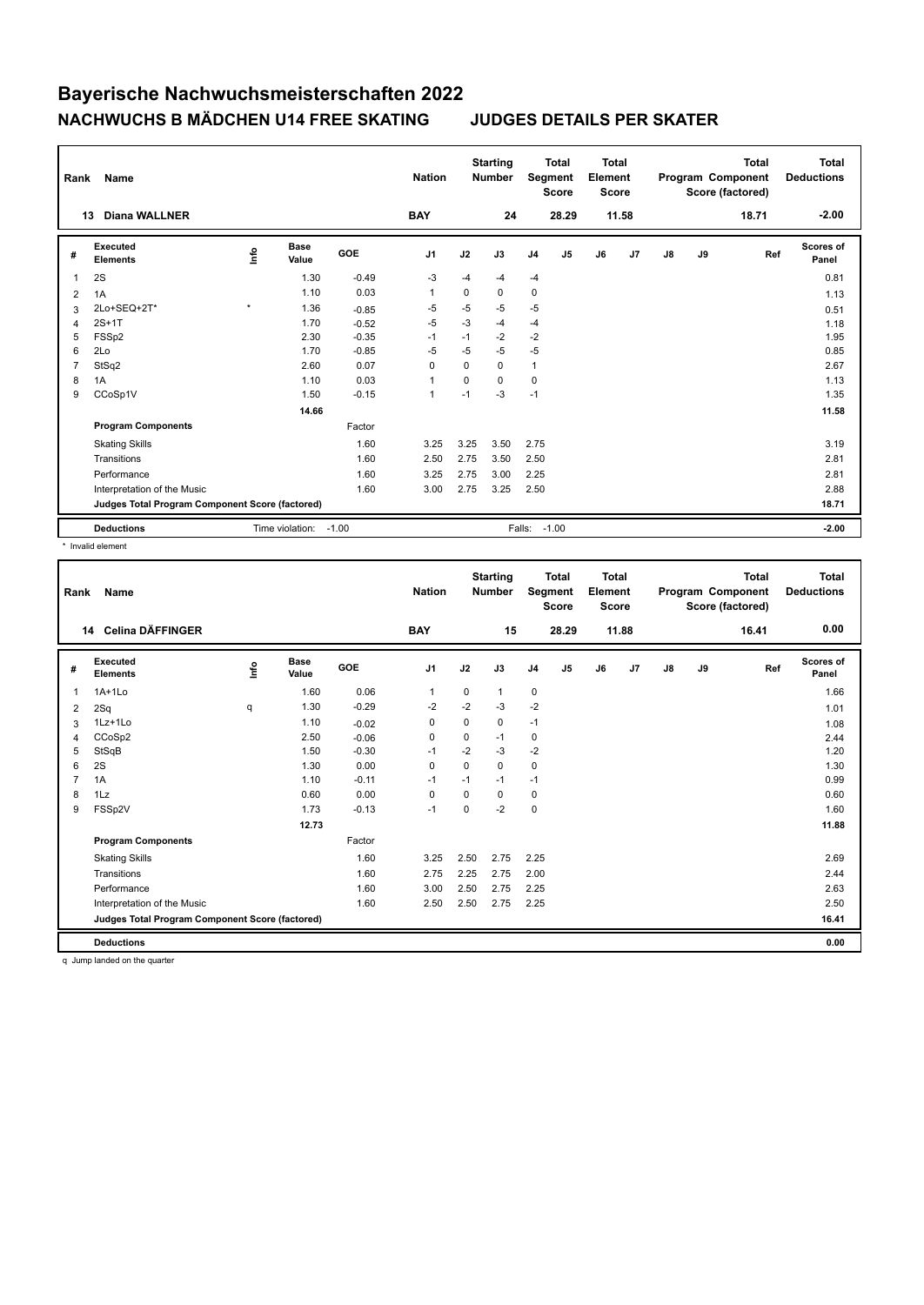| Rank           | <b>Name</b>                                     |      |                      |            | <b>Nation</b>            |          | <b>Starting</b><br><b>Number</b> | Segment        | <b>Total</b><br><b>Score</b> | Total<br>Element<br><b>Score</b> |       |    |    | <b>Total</b><br>Program Component<br>Score (factored) | Total<br><b>Deductions</b> |
|----------------|-------------------------------------------------|------|----------------------|------------|--------------------------|----------|----------------------------------|----------------|------------------------------|----------------------------------|-------|----|----|-------------------------------------------------------|----------------------------|
|                | <b>Emilia BURGARDT</b><br>15                    |      |                      |            | <b>BAY</b>               |          | 8                                |                | 28.22                        |                                  | 12.01 |    |    | 17.71                                                 | $-1.50$                    |
| #              | Executed<br><b>Elements</b>                     | ١nf٥ | <b>Base</b><br>Value | <b>GOE</b> | J <sub>1</sub>           | J2       | J3                               | J <sub>4</sub> | J5                           | J6                               | J7    | J8 | J9 | Ref                                                   | Scores of<br>Panel         |
| $\overline{1}$ | 1A+1Eu+2Sq                                      | q    | 2.90                 | $-0.65$    | $-5$                     | $-5$     | $-5$                             | $-5$           |                              |                                  |       |    |    |                                                       | 2.25                       |
| 2              | 2T                                              |      | 1.30                 | $-0.65$    | -5                       | $-5$     | $-5$                             | -5             |                              |                                  |       |    |    |                                                       | 0.65                       |
| 3              | 1Lo                                             |      | 0.50                 | $-0.11$    | $-2$                     | $-2$     | $-2$                             | $-3$           |                              |                                  |       |    |    |                                                       | 0.39                       |
| 4              | CCoSp3                                          |      | 3.00                 | 0.00       | 0                        | 0        | $-1$                             | $\mathbf{1}$   |                              |                                  |       |    |    |                                                       | 3.00                       |
| 5              | 2T                                              |      | 1.30                 | $-0.07$    | 0                        | $-1$     | 0                                | $-1$           |                              |                                  |       |    |    |                                                       | 1.23                       |
| 6              | 2Log                                            | q    | 1.70                 | $-0.85$    | $-5$                     | $-5$     | $-5$                             | $-5$           |                              |                                  |       |    |    |                                                       | 0.85                       |
| $\overline{7}$ | FCSp                                            |      | 0.00                 | 0.00       | $\overline{\phantom{a}}$ |          |                                  | ٠              |                              |                                  |       |    |    |                                                       | 0.00                       |
| 8              | StSq1                                           |      | 1.80                 | $-0.05$    | 0                        | $\Omega$ | 0                                | $-1$           |                              |                                  |       |    |    |                                                       | 1.75                       |
| 9              | 2S+1A+SEQ                                       |      | 1.92                 | $-0.03$    | $\mathbf 0$              | 0        | 0                                | $-1$           |                              |                                  |       |    |    |                                                       | 1.89                       |
|                |                                                 |      | 14.42                |            |                          |          |                                  |                |                              |                                  |       |    |    |                                                       | 12.01                      |
|                | <b>Program Components</b>                       |      |                      | Factor     |                          |          |                                  |                |                              |                                  |       |    |    |                                                       |                            |
|                | <b>Skating Skills</b>                           |      |                      | 1.60       | 3.50                     | 3.00     | 3.00                             | 2.25           |                              |                                  |       |    |    |                                                       | 2.94                       |
|                | Transitions                                     |      |                      | 1.60       | 3.25                     | 2.50     | 2.75                             | 2.00           |                              |                                  |       |    |    |                                                       | 2.63                       |
|                | Performance                                     |      |                      | 1.60       | 3.75                     | 2.75     | 2.75                             | 1.75           |                              |                                  |       |    |    |                                                       | 2.75                       |
|                | Interpretation of the Music                     |      |                      | 1.60       | 3.25                     | 2.75     | 3.00                             | 2.00           |                              |                                  |       |    |    |                                                       | 2.75                       |
|                | Judges Total Program Component Score (factored) |      |                      |            |                          |          |                                  |                |                              |                                  |       |    |    |                                                       | 17.71                      |
|                | <b>Deductions</b>                               |      | Falls:               | $-1.50$    |                          |          |                                  |                |                              |                                  |       |    |    |                                                       | $-1.50$                    |

q Jump landed on the quarter

| Rank | Name                                            |         |                      |         | <b>Nation</b> |             | <b>Starting</b><br><b>Number</b> |                | <b>Total</b><br>Segment<br><b>Score</b> | <b>Total</b><br>Element<br><b>Score</b> |       |               |    | Total<br>Program Component<br>Score (factored) | <b>Total</b><br><b>Deductions</b> |
|------|-------------------------------------------------|---------|----------------------|---------|---------------|-------------|----------------------------------|----------------|-----------------------------------------|-----------------------------------------|-------|---------------|----|------------------------------------------------|-----------------------------------|
| 16   | <b>Lena LECHNER</b>                             |         |                      |         | <b>BAY</b>    |             | 25                               |                | 27.57                                   |                                         | 10.86 |               |    | 16.71                                          | 0.00                              |
| #    | Executed<br><b>Elements</b>                     | ١nto    | <b>Base</b><br>Value | GOE     | J1            | J2          | J3                               | J <sub>4</sub> | J5                                      | J6                                      | J7    | $\mathsf{J}8$ | J9 | Ref                                            | <b>Scores of</b><br>Panel         |
| 1    | $1A+2Lo<<$                                      | $\,<$   | 1.60                 | $-0.39$ | -3            | $-3$        | $-4$                             | $-4$           |                                         |                                         |       |               |    |                                                | 1.21                              |
| 2    | 2S<                                             | $\prec$ | 1.04                 | $-0.29$ | -2            | $-2$        | $-3$                             | $-4$           |                                         |                                         |       |               |    |                                                | 0.75                              |
| 3    | 2Lo<<                                           | <<      | 0.50                 | $-0.18$ | -3            | $-3$        | $-4$                             | $-4$           |                                         |                                         |       |               |    |                                                | 0.32                              |
| 4    | FCSp1                                           |         | 1.90                 | 0.19    | $\mathbf 0$   | $\mathbf 0$ | $\mathbf{1}$                     | 3              |                                         |                                         |       |               |    |                                                | 2.09                              |
| 5    | 1A+1Eu+2S                                       |         | 2.90                 | $-0.26$ | $-1$          | $-1$        | $-4$                             | $-2$           |                                         |                                         |       |               |    |                                                | 2.64                              |
| 6    | 1Lz                                             |         | 0.60                 | $-0.03$ | 0             | $-1$        | 0                                | $-1$           |                                         |                                         |       |               |    |                                                | 0.57                              |
|      | 2F<<                                            | <<      | 0.50                 | $-0.18$ | -3            | $-3$        | $-4$                             | $-4$           |                                         |                                         |       |               |    |                                                | 0.32                              |
| 8    | CCoSp1V                                         |         | 1.50                 | $-0.11$ | $\mathbf 0$   | $-1$        | $-1$                             | $-1$           |                                         |                                         |       |               |    |                                                | 1.39                              |
| 9    | StSq1                                           |         | 1.80                 | $-0.23$ | $-1$          | $-1$        | $-1$                             | $-2$           |                                         |                                         |       |               |    |                                                | 1.57                              |
|      |                                                 |         | 12.34                |         |               |             |                                  |                |                                         |                                         |       |               |    |                                                | 10.86                             |
|      | <b>Program Components</b>                       |         |                      | Factor  |               |             |                                  |                |                                         |                                         |       |               |    |                                                |                                   |
|      | <b>Skating Skills</b>                           |         |                      | 1.60    | 3.00          | 2.75        | 2.75                             | 2.25           |                                         |                                         |       |               |    |                                                | 2.69                              |
|      | Transitions                                     |         |                      | 1.60    | 2.75          | 2.75        | 2.75                             | 2.00           |                                         |                                         |       |               |    |                                                | 2.56                              |
|      | Performance                                     |         |                      | 1.60    | 3.00          | 2.50        | 2.75                             | 2.25           |                                         |                                         |       |               |    |                                                | 2.63                              |
|      | Interpretation of the Music                     |         |                      | 1.60    | 2.75          | 2.50        | 2.75                             | 2.25           |                                         |                                         |       |               |    |                                                | 2.56                              |
|      | Judges Total Program Component Score (factored) |         |                      |         |               |             |                                  |                |                                         |                                         |       |               |    |                                                | 16.71                             |
|      | <b>Deductions</b>                               |         |                      |         |               |             |                                  |                |                                         |                                         |       |               |    |                                                | 0.00                              |

< Under-rotated jump << Downgraded jump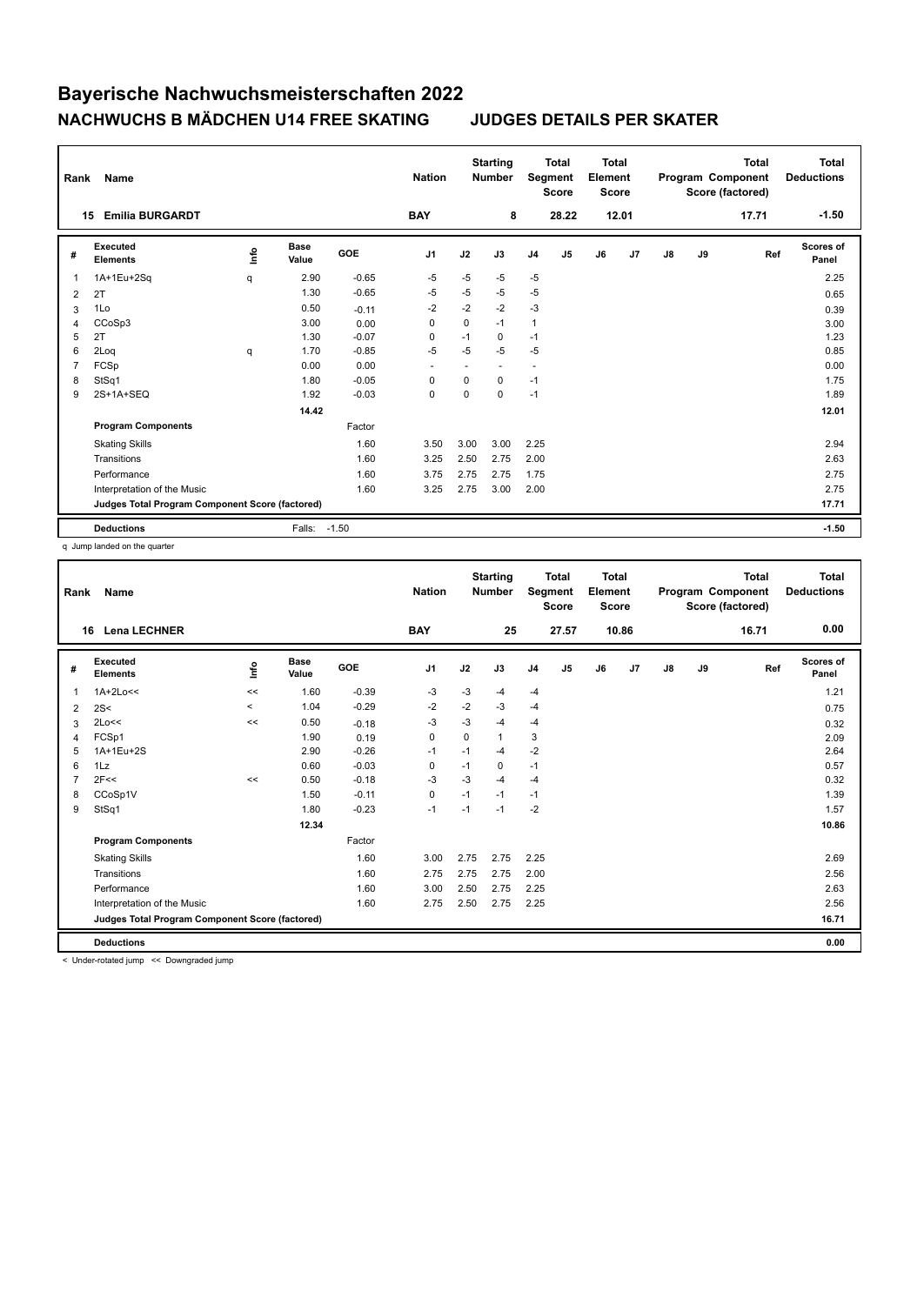| Rank                | Name                                            |                          |                      |                    | <b>Nation</b>  |              | <b>Starting</b><br>Number |              | <b>Total</b><br><b>Segment</b><br><b>Score</b> | <b>Total</b><br>Element<br><b>Score</b> |       |    |    | Program Component<br>Score (factored) | <b>Total</b> | <b>Total</b><br><b>Deductions</b> |
|---------------------|-------------------------------------------------|--------------------------|----------------------|--------------------|----------------|--------------|---------------------------|--------------|------------------------------------------------|-----------------------------------------|-------|----|----|---------------------------------------|--------------|-----------------------------------|
|                     | 17 Milja TESIC                                  |                          |                      |                    | <b>BAY</b>     |              | 10                        |              | 27.54                                          |                                         | 10.44 |    |    | 18.10                                 |              | $-1.00$                           |
| #                   | <b>Executed</b><br>Elements                     | ۴                        | <b>Base</b><br>Value | GOE                | J <sub>1</sub> | J2           | J3                        | J4           | J5                                             | J6                                      | J7    | J8 | J9 |                                       | Ref          | <b>Scores of</b><br>Panel         |
| 1                   | 1A                                              |                          | 1.10                 | 0.03               | $\pmb{0}$      | $\pmb{0}$    | $\mathbf 0$               | 1            |                                                |                                         |       |    |    |                                       |              | 1.13                              |
| $\overline{c}$      | 2S                                              |                          | 1.30                 | 0.00               | 0              | 0            | $\mathbf 0$               | $\mathbf 0$  |                                                |                                         |       |    |    |                                       |              | 1.30                              |
| 3                   | 2S                                              |                          | 1.30                 | $-0.65$            | $-5$           | $-5$         | $-5$                      | $-5$         |                                                |                                         |       |    |    |                                       |              | 0.65                              |
| $\overline{4}$      | FSSp1V                                          |                          | 1.50                 | $-0.23$            | $-1$           | $-2$         | $-2$                      | $-1$         |                                                |                                         |       |    |    |                                       |              | 1.27                              |
| 5                   | 1Lz+1Lo+1T                                      |                          | 1.50                 | 0.02               | $\pmb{0}$      | 0            | 0                         | 1            |                                                |                                         |       |    |    |                                       |              | 1.52                              |
| 6                   | 1A                                              |                          | 1.10                 | 0.00               | $\Omega$       | 0            | $\Omega$                  | $\Omega$     |                                                |                                         |       |    |    |                                       |              | 1.10                              |
| $\overline{7}$      | StSq1                                           |                          | 1.80                 | 0.00               | 0              | 0            | $\mathbf 0$               | 0            |                                                |                                         |       |    |    |                                       |              | 1.80                              |
| 8                   | $1F+1Lo$                                        |                          | 1.00                 | 0.03               | 0              | $\mathbf{1}$ | $\mathbf 0$               | $\mathbf{1}$ |                                                |                                         |       |    |    |                                       |              | 1.03                              |
| 9                   | CCoSpBV                                         |                          | 1.28                 | $-0.64$            | $-5$           | $-5$         | $-5$                      | $-5$         |                                                |                                         |       |    |    |                                       |              | 0.64                              |
|                     |                                                 |                          | 11.88                |                    |                |              |                           |              |                                                |                                         |       |    |    |                                       |              | 10.44                             |
|                     | <b>Program Components</b>                       |                          |                      | Factor             |                |              |                           |              |                                                |                                         |       |    |    |                                       |              |                                   |
|                     | <b>Skating Skills</b>                           |                          |                      | 1.60               | 3.00           | 3.25         | 3.25                      | 2.75         |                                                |                                         |       |    |    |                                       |              | 3.06                              |
|                     | Transitions                                     |                          |                      | 1.60               | 2.50           | 2.75         | 3.00                      | 2.50         |                                                |                                         |       |    |    |                                       |              | 2.69                              |
|                     | Performance                                     |                          |                      | 1.60               | 3.00           | 2.75         | 3.00                      | 2.25         |                                                |                                         |       |    |    |                                       |              | 2.75                              |
|                     | Interpretation of the Music                     |                          |                      | 1.60               | 3.00           | 3.00         | 3.00                      | 2.25         |                                                |                                         |       |    |    |                                       |              | 2.81                              |
|                     | Judges Total Program Component Score (factored) |                          |                      |                    |                |              |                           |              |                                                |                                         |       |    |    |                                       |              | 18.10                             |
|                     | <b>Deductions</b>                               |                          | Falls:               | $-1.00$            |                |              |                           |              |                                                |                                         |       |    |    |                                       |              | $-1.00$                           |
|                     |                                                 |                          |                      |                    |                |              |                           |              |                                                |                                         |       |    |    |                                       |              |                                   |
|                     |                                                 |                          |                      |                    |                |              |                           |              |                                                |                                         |       |    |    |                                       |              |                                   |
| Rank                | Name                                            |                          |                      |                    | <b>Nation</b>  |              | <b>Starting</b><br>Number |              | <b>Total</b><br>Segment<br><b>Score</b>        | <b>Total</b><br>Element<br><b>Score</b> |       |    |    | Program Component<br>Score (factored) | <b>Total</b> | <b>Total</b><br><b>Deductions</b> |
|                     | 18 Anastasja ZIBORIUS                           |                          |                      |                    | <b>BAY</b>     |              | 23                        |              | 25.94                                          |                                         | 8.94  |    |    | 17.00                                 |              | 0.00                              |
| #                   | <b>Executed</b><br><b>Elements</b>              | Life                     | <b>Base</b><br>Value | GOE                | J <sub>1</sub> | J2           | J3                        | J4           | J5                                             | J6                                      | J7    | J8 | J9 |                                       | Ref          | Scores of<br>Panel                |
| $\mathbf{1}$        | 2S<                                             | $\overline{\phantom{a}}$ | 1.04                 | $-0.39$            | $-4$           | $-2$         | $-4$                      | $-5$         |                                                |                                         |       |    |    |                                       |              | 0.65                              |
| $\overline{2}$      | 1Lz+1Lo+1T                                      |                          | 1.50                 | 0.05               | $\mathbf{1}$   | $\mathbf{1}$ | $\mathbf 0$               | $\mathbf{1}$ |                                                |                                         |       |    |    |                                       |              | 1.55                              |
|                     | 1A                                              |                          | 1.10                 |                    | $-4$           | $-2$         | -3                        | $-2$         |                                                |                                         |       |    |    |                                       |              |                                   |
| 3<br>$\overline{4}$ | StSq1                                           |                          | 1.80                 | $-0.30$<br>$-0.27$ | $\mathbf{1}$   | $-2$         | $-3$                      | $-2$         |                                                |                                         |       |    |    |                                       |              | 0.80<br>1.53                      |
| 5                   | CCoSp2V                                         |                          | 1.88                 | $-0.38$            | $-2$           | $-2$         | $-3$                      | $-1$         |                                                |                                         |       |    |    |                                       |              | 1.50                              |
| 6                   | 1Lz                                             |                          | 0.60                 | 0.00               | $\mathbf 0$    | $\mathbf 0$  | $\mathbf 0$               | $\mathbf 0$  |                                                |                                         |       |    |    |                                       |              | 0.60                              |
| $\overline{7}$      | FSSpBV                                          |                          | 1.28                 | $-0.35$            | $-1$           | $-3$         | $-4$                      | $-3$         |                                                |                                         |       |    |    |                                       |              | 0.93                              |
| 8                   | 1A                                              |                          | 1.10                 | $-0.22$            | $-2$           | $-1$         | $-2$                      | $-3$         |                                                |                                         |       |    |    |                                       |              | 0.88                              |
| 9                   | 1F                                              |                          | 0.50                 | 0.00               | $\mathbf 0$    | 0            | $\mathbf 0$               | $\mathbf 0$  |                                                |                                         |       |    |    |                                       |              | 0.50                              |
|                     |                                                 |                          | 10.80                |                    |                |              |                           |              |                                                |                                         |       |    |    |                                       |              | 8.94                              |
|                     | <b>Program Components</b>                       |                          |                      | Factor             |                |              |                           |              |                                                |                                         |       |    |    |                                       |              |                                   |
|                     | <b>Skating Skills</b>                           |                          |                      | 1.60               | 2.75           | 2.75         | 2.50                      | 2.25         |                                                |                                         |       |    |    |                                       |              | 2.56                              |
|                     | Transitions                                     |                          |                      | 1.60               | 3.25           | 2.50         | 2.75                      | 2.25         |                                                |                                         |       |    |    |                                       |              | 2.69                              |
|                     | Performance                                     |                          |                      | 1.60               | 3.25           | 2.75         | 2.75                      | 2.00         |                                                |                                         |       |    |    |                                       |              | 2.69                              |
|                     | Interpretation of the Music                     |                          |                      | 1.60               | 2.75           | 2.75         | 3.25                      | 2.00         |                                                |                                         |       |    |    |                                       |              | 2.69                              |
|                     | Judges Total Program Component Score (factored) |                          |                      |                    |                |              |                           |              |                                                |                                         |       |    |    |                                       |              | 17.00                             |

< Under-rotated jump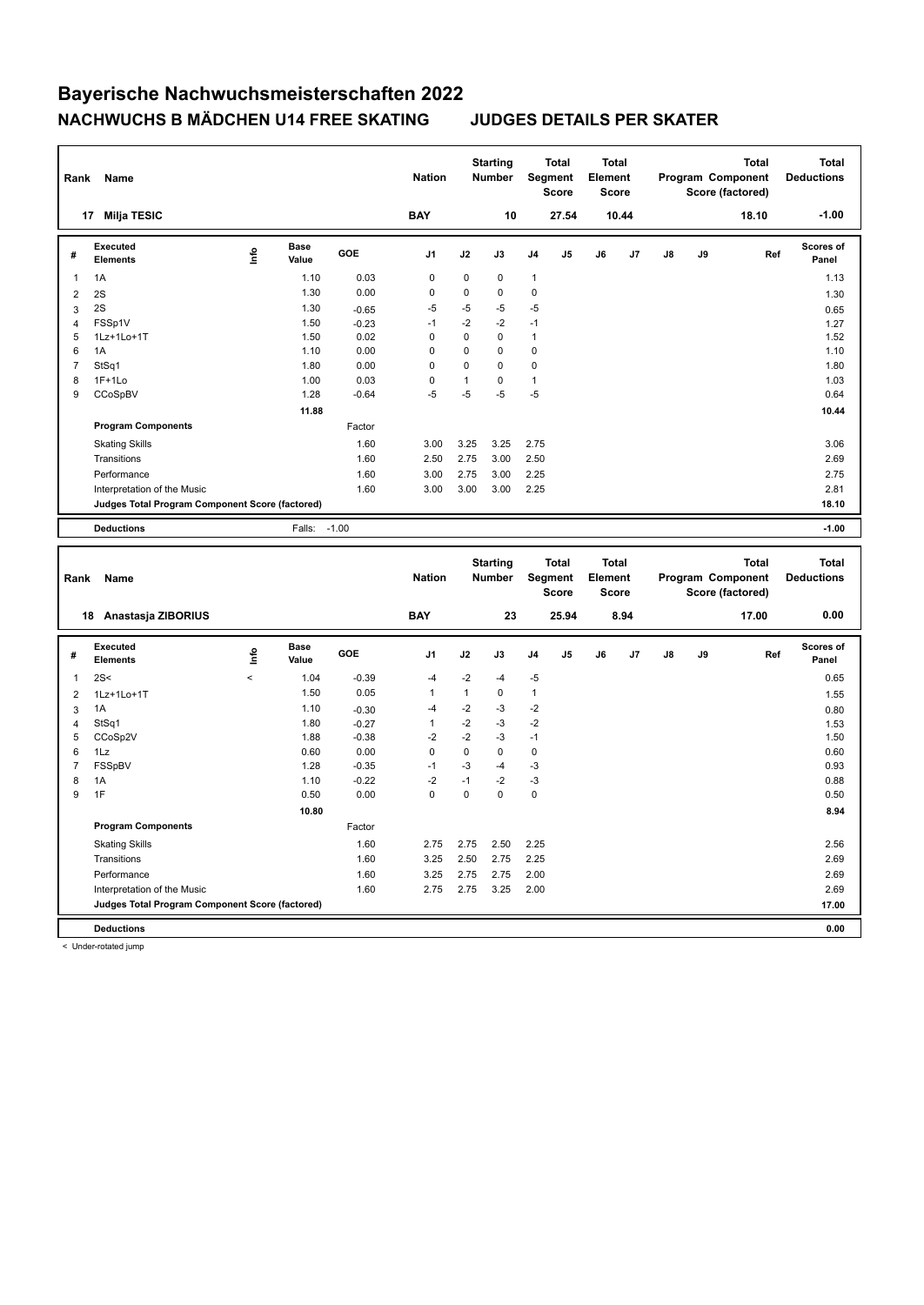| Rank           | <b>Name</b>                                     |      |                      |            | <b>Nation</b>  |          | <b>Starting</b><br><b>Number</b> | Segment        | <b>Total</b><br><b>Score</b> | <b>Total</b><br>Element<br><b>Score</b> |                |    |    | <b>Total</b><br>Program Component<br>Score (factored) | Total<br><b>Deductions</b> |
|----------------|-------------------------------------------------|------|----------------------|------------|----------------|----------|----------------------------------|----------------|------------------------------|-----------------------------------------|----------------|----|----|-------------------------------------------------------|----------------------------|
| 19             | <b>Isabell MEIER</b>                            |      |                      |            | <b>BAY</b>     |          | 11                               |                | 25.71                        |                                         | 8.70           |    |    | 17.51                                                 | $-0.50$                    |
| #              | Executed<br><b>Elements</b>                     | lnfo | <b>Base</b><br>Value | <b>GOE</b> | J <sub>1</sub> | J2       | J3                               | J <sub>4</sub> | J5                           | J6                                      | J <sub>7</sub> | J8 | J9 | Ref                                                   | <b>Scores of</b><br>Panel  |
| 1              | 2T<<                                            | <<   | 0.40                 | $-0.13$    | $-3$           | $-3$     | $-3$                             | $-4$           |                              |                                         |                |    |    |                                                       | 0.27                       |
| 2              | 2Lo<<                                           | <<   | 0.50                 | $-0.16$    | $-3$           | -3       | $-3$                             | $-4$           |                              |                                         |                |    |    |                                                       | 0.34                       |
| 3              | 2S<<                                            | <<   | 0.40                 | $-0.12$    | $-3$           | $-3$     | $-3$                             | $-3$           |                              |                                         |                |    |    |                                                       | 0.28                       |
| $\overline{4}$ | $1A+2Lo<<$                                      | <<   | 1.60                 | $-0.44$    | $-4$           | -3       | $-4$                             | -5             |                              |                                         |                |    |    |                                                       | 1.16                       |
| 5              | CCoSpBV                                         |      | 1.28                 | $-0.26$    | 0              | $-2$     | $-4$                             | $-2$           |                              |                                         |                |    |    |                                                       | 1.02                       |
| 6              | 1F                                              |      | 0.50                 | $-0.01$    | 0              | $-1$     | 0                                | 0              |                              |                                         |                |    |    |                                                       | 0.49                       |
| $\overline{7}$ | 1A+1Eu+2S<<                                     | <<   | 2.00                 | $-0.36$    | $-2$           | $-3$     | $-3$                             | $-5$           |                              |                                         |                |    |    |                                                       | 1.64                       |
| 8              | FCSSp1                                          |      | 1.90                 | 0.14       | $\mathbf{1}$   | $\Omega$ | $\Omega$                         | $\overline{2}$ |                              |                                         |                |    |    |                                                       | 2.04                       |
| 9              | StSqB                                           |      | 1.50                 | $-0.04$    | 0              | 0        | $-1$                             | $\mathbf 0$    |                              |                                         |                |    |    |                                                       | 1.46                       |
|                |                                                 |      | 10.08                |            |                |          |                                  |                |                              |                                         |                |    |    |                                                       | 8.70                       |
|                | <b>Program Components</b>                       |      |                      | Factor     |                |          |                                  |                |                              |                                         |                |    |    |                                                       |                            |
|                | <b>Skating Skills</b>                           |      |                      | 1.60       | 3.50           | 3.00     | 3.00                             | 2.25           |                              |                                         |                |    |    |                                                       | 2.94                       |
|                | Transitions                                     |      |                      | 1.60       | 3.00           | 2.50     | 2.75                             | 2.25           |                              |                                         |                |    |    |                                                       | 2.63                       |
|                | Performance                                     |      |                      | 1.60       | 3.25           | 2.75     | 2.75                             | 2.00           |                              |                                         |                |    |    |                                                       | 2.69                       |
|                | Interpretation of the Music                     |      |                      | 1.60       | 3.00           | 2.75     | 3.00                             | 2.00           |                              |                                         |                |    |    |                                                       | 2.69                       |
|                | Judges Total Program Component Score (factored) |      |                      |            |                |          |                                  |                |                              |                                         |                |    |    |                                                       | 17.51                      |
|                | <b>Deductions</b>                               |      | Falls:               | $-0.50$    |                |          |                                  |                |                              |                                         |                |    |    |                                                       | $-0.50$                    |

<< Downgraded jump

| Rank         | Name                                            |         |                 |            | <b>Nation</b> |      | <b>Starting</b><br><b>Number</b> |                | <b>Total</b><br>Segment<br><b>Score</b> | <b>Total</b><br>Element<br><b>Score</b> |      |               |    | <b>Total</b><br>Program Component<br>Score (factored) | <b>Total</b><br><b>Deductions</b> |
|--------------|-------------------------------------------------|---------|-----------------|------------|---------------|------|----------------------------------|----------------|-----------------------------------------|-----------------------------------------|------|---------------|----|-------------------------------------------------------|-----------------------------------|
| 20           | <b>Alica BARTIKOVA</b>                          |         |                 |            | <b>BAY</b>    |      | 5                                |                | 23.59                                   |                                         | 9.19 |               |    | 15.40                                                 | $-1.00$                           |
| #            | Executed<br><b>Elements</b>                     | lnfo    | Base<br>Value   | <b>GOE</b> | J1            | J2   | J3                               | J <sub>4</sub> | J <sub>5</sub>                          | J6                                      | J7   | $\mathsf{J}8$ | J9 | Ref                                                   | Scores of<br>Panel                |
| $\mathbf{1}$ | $1F+1Lo$                                        |         | 1.00            | $-0.04$    | $-1$          | $-1$ | 0                                | $-1$           |                                         |                                         |      |               |    |                                                       | 0.96                              |
| 2            | 1Aq                                             | q       | 1.10            | $-0.50$    | -4            | $-4$ | $-5$                             | $-5$           |                                         |                                         |      |               |    |                                                       | 0.60                              |
| 3            | 2S<<                                            | <<      | 0.40            | $-0.16$    | -4            | $-4$ | $-4$                             | $-4$           |                                         |                                         |      |               |    |                                                       | 0.24                              |
| 4            | CCoSp2V                                         |         | 1.88            | $-0.14$    | 0             | $-1$ | $-2$                             | $\mathbf 0$    |                                         |                                         |      |               |    |                                                       | 1.74                              |
| 5            | $1F+1Lo$                                        |         | 1.00            | $-0.06$    | $-2$          | $-1$ | $-1$                             | $-1$           |                                         |                                         |      |               |    |                                                       | 0.94                              |
| 6            | StSqB                                           |         | 1.50            | $-0.23$    | $-1$          | $-1$ | $-3$                             | $-1$           |                                         |                                         |      |               |    |                                                       | 1.27                              |
| 7            | 2S<                                             | $\prec$ | 1.04            | $-0.31$    | -3            | $-2$ | -3                               | $-4$           |                                         |                                         |      |               |    |                                                       | 0.73                              |
| 8            | 1A                                              |         | 1.10            | $-0.14$    | $-1$          | $-1$ | $-1$                             | $-2$           |                                         |                                         |      |               |    |                                                       | 0.96                              |
| 9            | FSSp1                                           |         | 2.00            | $-0.25$    | $-2$          | $-1$ | $-2$                             | 0              |                                         |                                         |      |               |    |                                                       | 1.75                              |
|              |                                                 |         | 11.02           |            |               |      |                                  |                |                                         |                                         |      |               |    |                                                       | 9.19                              |
|              | <b>Program Components</b>                       |         |                 | Factor     |               |      |                                  |                |                                         |                                         |      |               |    |                                                       |                                   |
|              | <b>Skating Skills</b>                           |         |                 | 1.60       | 2.50          | 2.75 | 2.50                             | 2.25           |                                         |                                         |      |               |    |                                                       | 2.50                              |
|              | Transitions                                     |         |                 | 1.60       | 2.00          | 2.50 | 2.25                             | 2.25           |                                         |                                         |      |               |    |                                                       | 2.25                              |
|              | Performance                                     |         |                 | 1.60       | 2.50          | 2.75 | 2.50                             | 2.00           |                                         |                                         |      |               |    |                                                       | 2.44                              |
|              | Interpretation of the Music                     |         |                 | 1.60       | 2.00          | 3.00 | 2.75                             | 2.00           |                                         |                                         |      |               |    |                                                       | 2.44                              |
|              | Judges Total Program Component Score (factored) |         |                 |            |               |      |                                  |                |                                         |                                         |      |               |    |                                                       | 15.40                             |
|              | <b>Deductions</b>                               |         | Time violation: | $-1.00$    |               |      |                                  |                |                                         |                                         |      |               |    |                                                       | $-1.00$                           |

< Under-rotated jump << Downgraded jump q Jump landed on the quarter